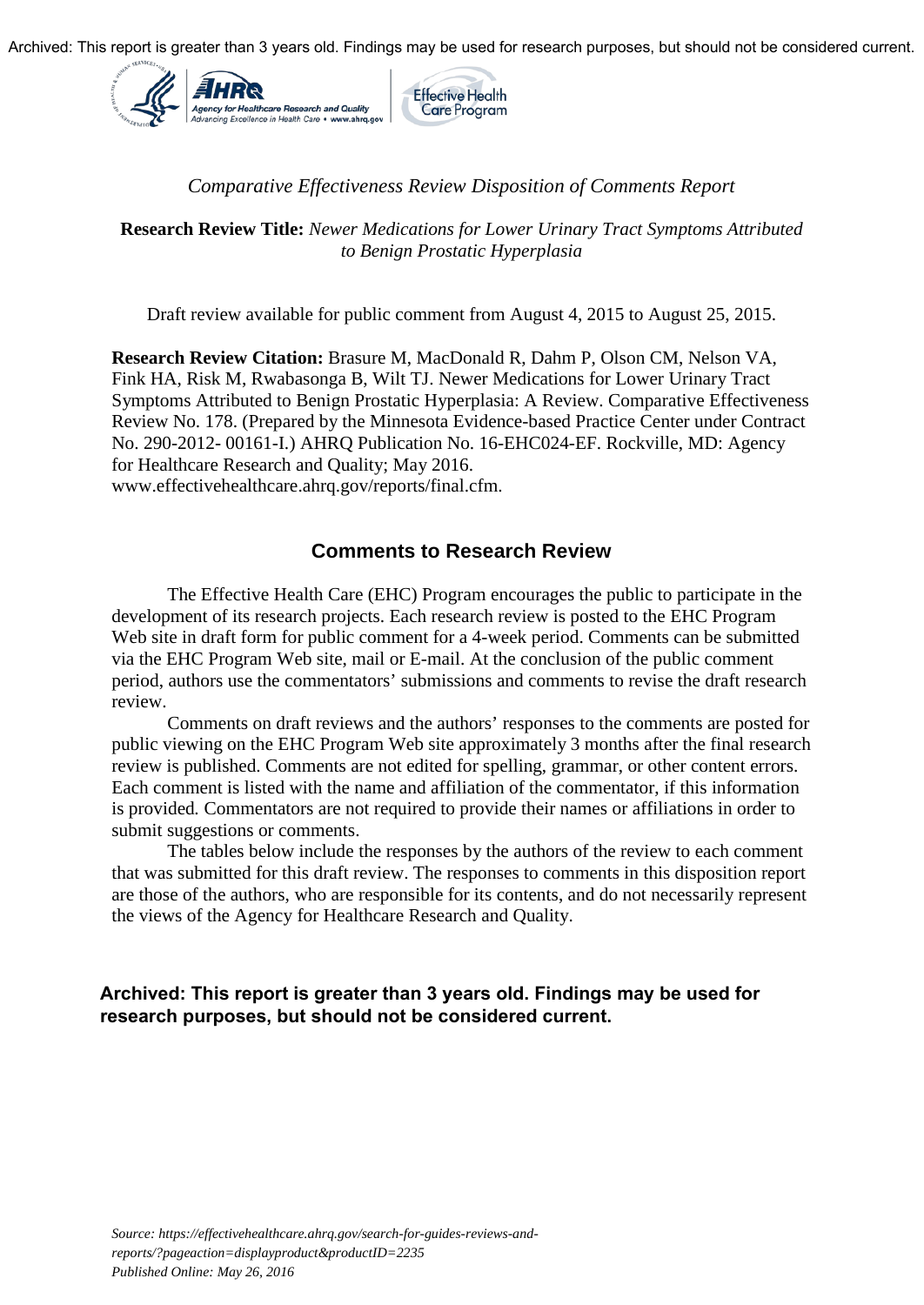



| <b>Commentator</b><br>& Affiliation | <b>Section</b> | <b>Comment</b>                                                                                                                                                                                      | <b>Response</b>                                                                                                                                                                                                                                                                                                                                                                                                                                                                                                                                                                                                                      |
|-------------------------------------|----------------|-----------------------------------------------------------------------------------------------------------------------------------------------------------------------------------------------------|--------------------------------------------------------------------------------------------------------------------------------------------------------------------------------------------------------------------------------------------------------------------------------------------------------------------------------------------------------------------------------------------------------------------------------------------------------------------------------------------------------------------------------------------------------------------------------------------------------------------------------------|
| <b>TEP Reviewer</b><br>#1           | Abstract       | Search through January or March, 2015?<br>Mention abnormal ejaculation as a major side effect with silodosin?                                                                                       | Thank you. The search has been updated<br>and goes through July 2015; added<br>'abnormal ejaculation' to abstract.                                                                                                                                                                                                                                                                                                                                                                                                                                                                                                                   |
| <b>TEP Reviewer</b><br>#2           | Abstract       | In the Structured Abstract, oxybutynin is listed as a beta-3 adrenoceptor agonist.<br>This is incorrect. The authors meant mirabegron.                                                              | Thank you. It is corrected                                                                                                                                                                                                                                                                                                                                                                                                                                                                                                                                                                                                           |
| <b>TEP Reviewer</b><br>#3           | General        | This is a well-prepared report outlining the evidence for the use of newer<br>medicatuions for LUTS attributed to BPH. The population is well defined and the<br>key questions are clearly stated.  | Thank You.                                                                                                                                                                                                                                                                                                                                                                                                                                                                                                                                                                                                                           |
| <b>TEP Reviewer</b><br>#1           | General        | The reviewer believes the report is valid and helpful. key questions and applicable<br>population is carefully defined.                                                                             | Thank You.                                                                                                                                                                                                                                                                                                                                                                                                                                                                                                                                                                                                                           |
| <b>TEP Reviewer</b><br>#4           | General        | Key questions are appropriate and explicitly stated. My main concern relates to the<br>issue of clinically meaningful and target audience for the section on medications for<br>overactive bladder. | We have revised the methods section to<br>clarify what we mean by clinical significance:<br>"When there were statistically significant<br>differences between treatment groups in<br>specific LUTS/BPH outcomes, we<br>interpreted efficacy and comparative<br>effectiveness using established thresholds<br>indicating clinical significance"<br>The target audience for the report is<br>providers treating men with LUTS<br>attributable to BPH. Many of the<br>anticholinergic trials did enroll men with<br>LUTS attributable to BPH and OAB, so this<br>should be taken into consideration when<br>interpreting these results. |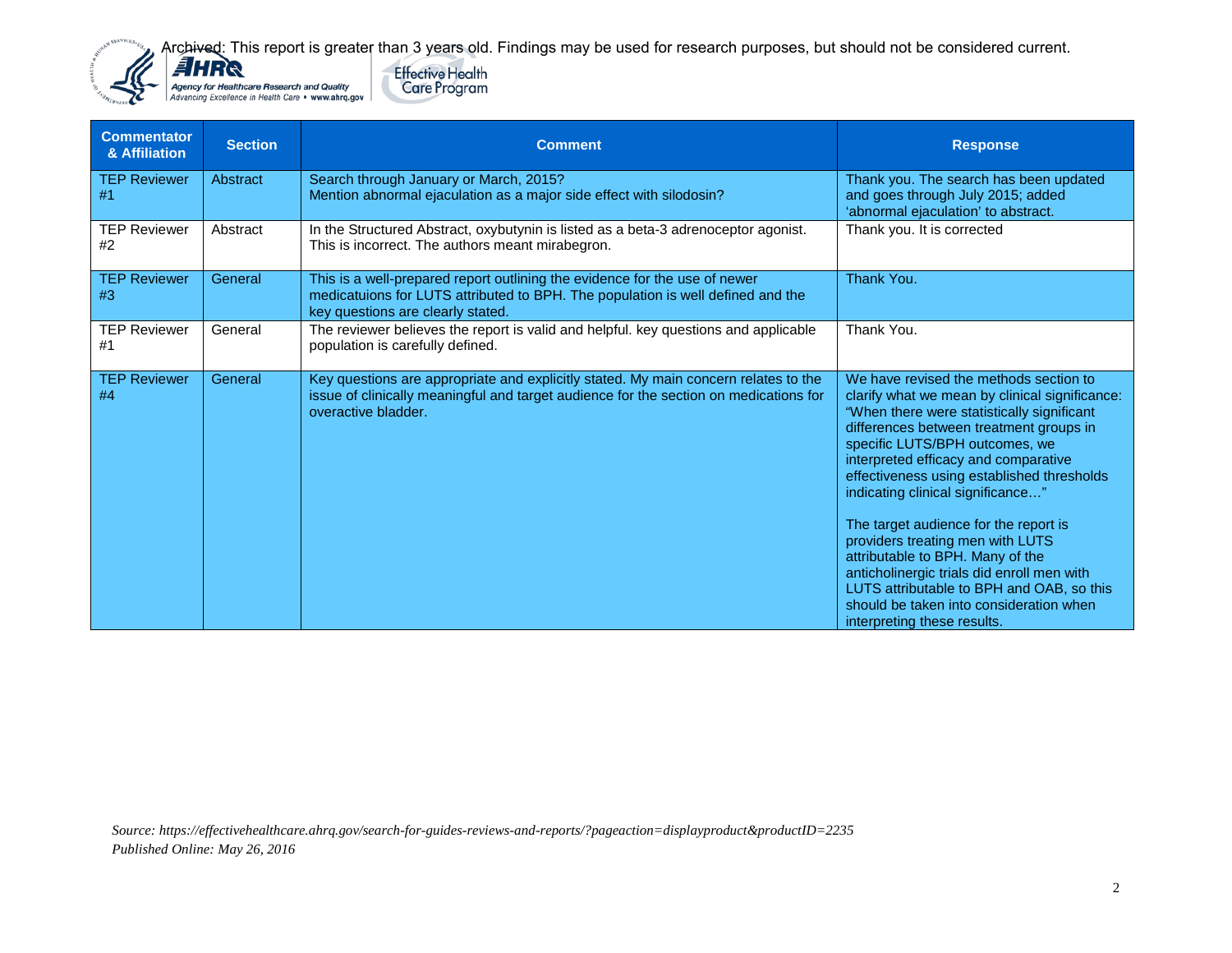



| <b>Commentator</b><br>& Affiliation | <b>Section</b> | <b>Comment</b>                                                                                                                                                                                                                                                                                                                                                                                                                                                                                                                                                                                                                                                                                                                                                                                                                                                                                                                                                 | <b>Response</b>                                                                                                                                                                                                                                                                                                                                                                                                                                                                                                                                             |
|-------------------------------------|----------------|----------------------------------------------------------------------------------------------------------------------------------------------------------------------------------------------------------------------------------------------------------------------------------------------------------------------------------------------------------------------------------------------------------------------------------------------------------------------------------------------------------------------------------------------------------------------------------------------------------------------------------------------------------------------------------------------------------------------------------------------------------------------------------------------------------------------------------------------------------------------------------------------------------------------------------------------------------------|-------------------------------------------------------------------------------------------------------------------------------------------------------------------------------------------------------------------------------------------------------------------------------------------------------------------------------------------------------------------------------------------------------------------------------------------------------------------------------------------------------------------------------------------------------------|
| <b>TEP Reviewer</b><br>#4           | General        | As a general internist, I'm leery of using anticholinergics for LUTS. While the<br>results indicated when studies excluded patients for high post-void residuals, I<br>would like to see explicit comments regarding whether any flowmetry studies were<br>used to determine enrollment, the setting (i.e., urology practices) where these<br>studies were conducted, and the specific clinical criteria used to determine OAB--<br>which symptoms, what degree of severity. While some of these data appear in the<br>appendices, I'd like to see it in the results text. I'd also like to know more about<br>subjects in these studies--duration of symptoms, previous treatment.                                                                                                                                                                                                                                                                            | We have added tables to the Appendices<br>and summaries to the Results section<br>providing baseline characteristics for<br>enrolled populations for each drug class. As<br>outlined in Appendix E, Table E5, many of<br>the studies with anticholinergics utilized<br>PFR/Qmax > 5 cc/sec as part of the<br>inclusion/exclusion criteria, thus<br>uroflowmetry was used in many of the<br>studies. Many also required at least one<br>OAB symptom including frequency, urgency<br>or nocturia and some with specific<br>requirements in terms of quantity. |
| <b>TEP Reviewer</b><br>#2           | General        | I think that the authors' may want to use "antimuscarinic" instead of the term<br>"anticholinergic." There are two kinds of cholinergic antagonists ("anticholinergics"):<br>nicotinic receptor antagonists, acting either on the skeletal muscle, autonomic<br>ganglia and adrenal medulla, or central nervous system. In contrast, muscarinic<br>receptor antagonists include not only the naturally occurring alkaloids but also<br>semisynthetic and synthetic derivatives of these alkaloids (e.g., oxybutynin,<br>tolterodine)                                                                                                                                                                                                                                                                                                                                                                                                                           | We understand the concern, since the term<br>anticholinergic is commonly used in practice.<br>We decided not to make the change to<br>antimuscarinic.                                                                                                                                                                                                                                                                                                                                                                                                       |
| Peer Reviewer<br>#1                 | General        | This report addresses the clinically relevant issue of concern to practicing primary<br>care practitioners and urologists. The key questions are all of great relevance to<br>current medical practice and are clearly defined. The target audience for this report<br>is also clear.                                                                                                                                                                                                                                                                                                                                                                                                                                                                                                                                                                                                                                                                          | Thank you.                                                                                                                                                                                                                                                                                                                                                                                                                                                                                                                                                  |
| <b>TEP Reviewer</b><br>#5           | General        | <b>OVERALL</b><br>A missed opportunity is that the treatment of AUR with these agents (AB) was not<br>attempted. This is an unmet need and this effort would have been ideal to address<br>this issue. The patients presenting with provoked or spontaneous AUR is a<br>common urologic emergency in the Emergency Department, for inpatient urologic<br>consultations and in office setting. This clinical issue is separate from chromic<br>urinary retention which has it's own set of issues. AUR is managed strictly as an<br>"art" as there is not single unified voice on the existing data. This leads to a large<br>variable practice which introduces expense, unnecessary patient risk and prolonged<br>suffering. An organized approach to the existing literature would bring these distinct<br>approaches into a comparative publishable effort that would promote a best<br>practices in urology that so far has escaped an organized approach. | Acute urinary retention (AUR) is an important<br>condition, but beyond the scope of our key<br>questions. While this issue was discussed<br>during topic refinement process of this<br>project, stakeholders agreed it was out of<br>scope. Additionally, representatives from<br>AUA (Am.Uro.Assoc) stated that a research<br>question regarding the treatment for AUR<br>would be included in a review they were<br>currently working on.                                                                                                                 |
| Peer Reviewer<br>#2                 | General        | The report is logically organized and clearly written.<br>I found the tables very helpful and liked the format. I understand the SOE<br>classification.                                                                                                                                                                                                                                                                                                                                                                                                                                                                                                                                                                                                                                                                                                                                                                                                        | Thank You.                                                                                                                                                                                                                                                                                                                                                                                                                                                                                                                                                  |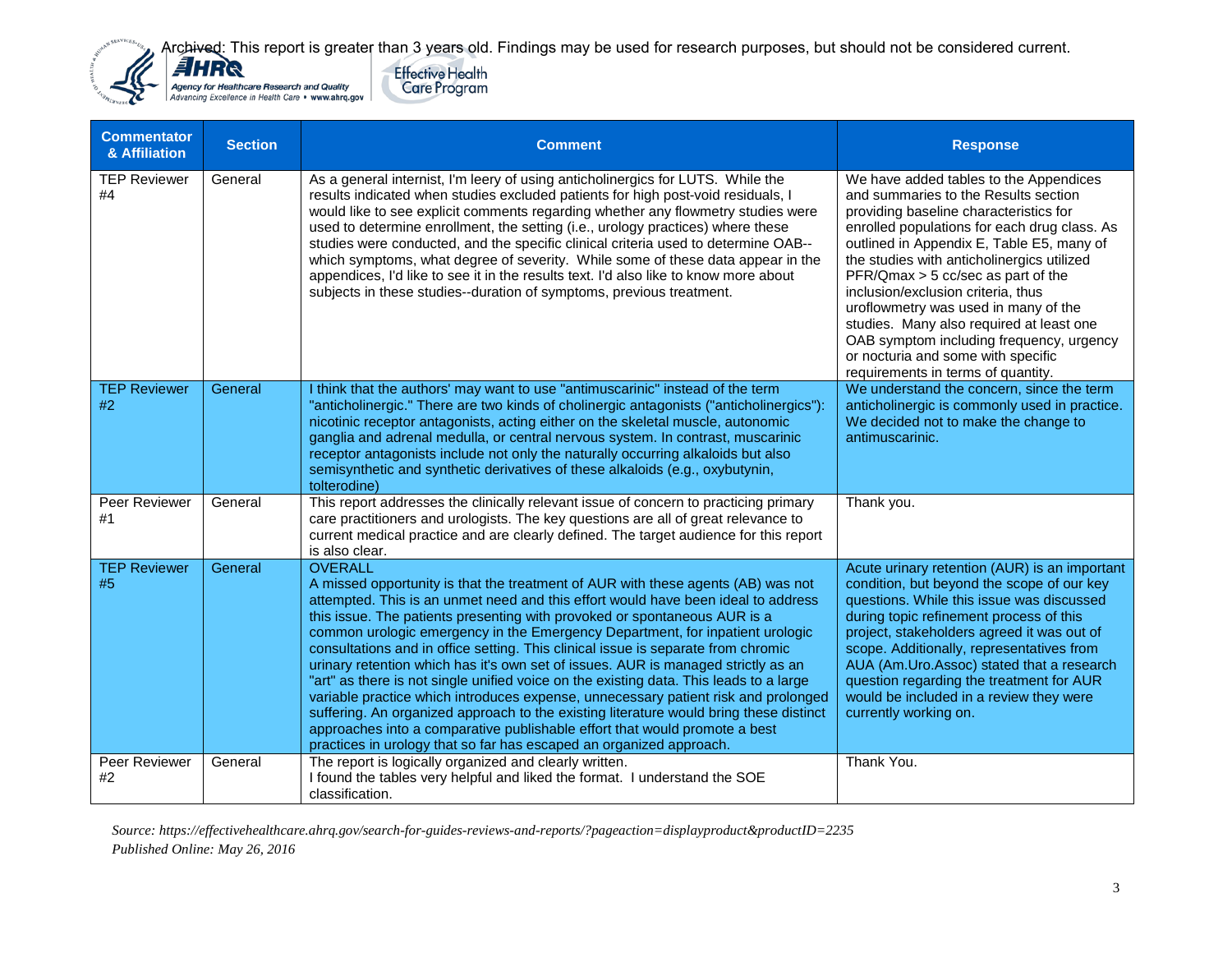



| <b>Commentator</b><br>& Affiliation | <b>Section</b> | <b>Comment</b>                                                                                                                                                                                                                                                                                                                                                                                                                                                                                                                                                                                                                                                                                                                                   | <b>Response</b>                                                                                                                                                                                                                                                                                                                                                                                                                                                                                                                                                                         |
|-------------------------------------|----------------|--------------------------------------------------------------------------------------------------------------------------------------------------------------------------------------------------------------------------------------------------------------------------------------------------------------------------------------------------------------------------------------------------------------------------------------------------------------------------------------------------------------------------------------------------------------------------------------------------------------------------------------------------------------------------------------------------------------------------------------------------|-----------------------------------------------------------------------------------------------------------------------------------------------------------------------------------------------------------------------------------------------------------------------------------------------------------------------------------------------------------------------------------------------------------------------------------------------------------------------------------------------------------------------------------------------------------------------------------------|
| <b>Peer Reviewer</b><br>#3          | General        | Key questions are appropriate and explicitly stated throughout the review<br>-Target population and audience was defined - however, the definition of "newly<br>used" is initially unclear. While this is written in the introduction (new within past 10<br>years), I would also include in the abstract to clarify.<br>-The report itself is clinically meaningful in that it synthesizes new medications and<br>aids clinicians seeks evidence-based review on appropriate patient selection for<br>these medications.                                                                                                                                                                                                                        | Thank You, we have defined newly used in<br>the abstract.                                                                                                                                                                                                                                                                                                                                                                                                                                                                                                                               |
| Peer Reviewer<br>#3                 | General        | Minor comments (most likely will be picked up in the editing process, but included<br>nonetheless):<br>-p6 line 10, comparative is misspelled                                                                                                                                                                                                                                                                                                                                                                                                                                                                                                                                                                                                    | Thank you. We corrected the mistake. The<br>final report will undergo extensive<br>copyediting before publication.                                                                                                                                                                                                                                                                                                                                                                                                                                                                      |
| <b>TEP Reviewer</b><br>#6           | General        | The AHRQ report on Newer Medications for LUTS Attributed to BPH will be a<br>comprehensive addition, as it seems to be a thorough evaluation of all new<br>medications in this area. The evaluation touches on all the appropriate points:<br>comparisons of new medications and classes (in the case of mirabegron),<br>comparisons of new medications (and combinations thereof) versus traditional<br>medications, an evaluation of adverse effects, and analysis that includes a lack of<br>long term trials that use disease progression and need for surgery as endpoints.<br>Clinicians will be able to use these recommendations to make therapeutic<br>decisions, with some caveats. A discussion regarding two of the classes follows. | Thank You.                                                                                                                                                                                                                                                                                                                                                                                                                                                                                                                                                                              |
| <b>TEP Reviewer</b><br>#6           | General        | For example, it is reported in the Key Points section with New Alpha Blocker<br>Silodosin that it was similarly effective when compared with tamsulosin. However,<br>six of the eight studies comparing these medications were conducted with 0.2 mg<br>dosing of tamsulosin, below the FDA recommended dosing of this medication. This<br>may need to be mentioned in the Key Points section (page 8).                                                                                                                                                                                                                                                                                                                                          | Only one of the six trials showed a difference<br>between silodosin and tamsulosin, it was a<br>silodosin, 8 mg vs. tamsulosin, 0.2 mg. trial.<br>All other trials and the pooled results showed<br>no statistical difference. Silodosin, 8 mg and<br>tamsulosin, 0.4 mg had similar mean change<br>in IPSS scores from baseline. We analyzed<br>the dosages separately to see if lack of<br>difference may be due to the lower dose of<br>tamsulosin. Results were similar with lower<br>dose and standard dose.<br>The lower dose of tamsulosin is commonly<br>used in Asian studies. |
| <b>TEP Reviewer</b><br>#6           | General        | With regards to PDE-5 inhibitors, studies seems to show tadalafil in combination<br>with alpha blockers is more effective than alpha blocker therapy alone. However,<br>the fact that these studies had an overall risk of bias from moderate to high is<br>concerning and should, if applicable, be included in the Key Points section.<br>(Overall, because there seems to be varying levels of potential bias in the studies<br>within each class of medications, including these points in the Key Points section<br>might be helpful for clinicians.)                                                                                                                                                                                       | Thank you. The Key Points are a summation<br>of the body of evidence and strength of<br>evidence which incorporates risk of bias; The<br>limitations of these trials is discussed in the<br>discussion section.                                                                                                                                                                                                                                                                                                                                                                         |

*Source: https://effectivehealthcare.ahrq.gov/search-for-guides-reviews-and-reports/?pageaction=displayproduct&productID=2235* 

*Published Online: May 26, 2016*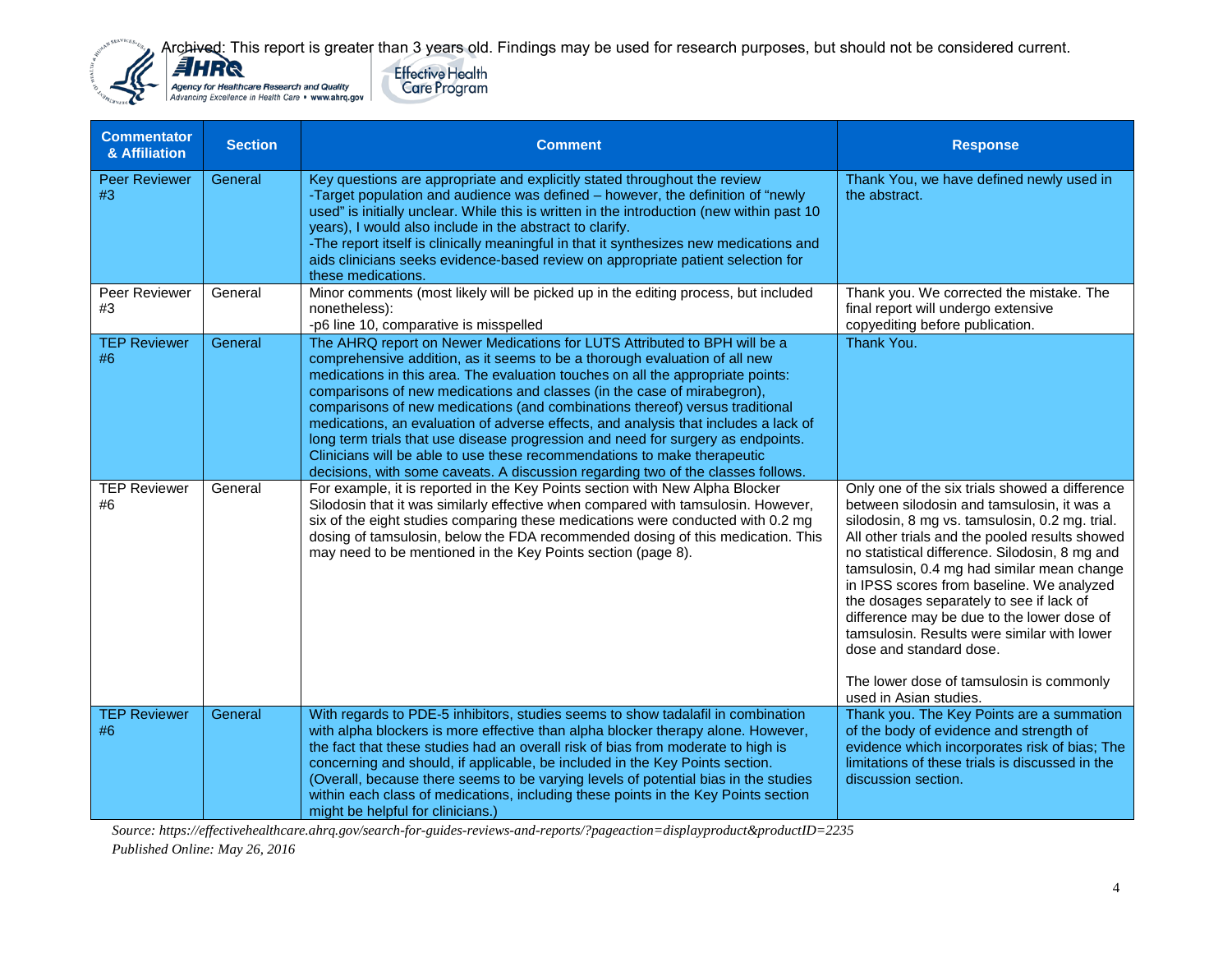Effective Health<br>Care Program



| <b>Commentator</b><br>& Affiliation | <b>Section</b> | <b>Comment</b>                                                                                                                                                                                                                                                                                                                                                                                                                                                                                                                                                                         | <b>Response</b>                                                                                                                                                                                                                                                                                                                                                  |
|-------------------------------------|----------------|----------------------------------------------------------------------------------------------------------------------------------------------------------------------------------------------------------------------------------------------------------------------------------------------------------------------------------------------------------------------------------------------------------------------------------------------------------------------------------------------------------------------------------------------------------------------------------------|------------------------------------------------------------------------------------------------------------------------------------------------------------------------------------------------------------------------------------------------------------------------------------------------------------------------------------------------------------------|
| <b>TEP Reviewer</b><br>#6           | General        | Also, the FDA warnings/precautions for the PDE-5 inhibitors include statements that<br>use of alpha blockers and PDE-5 inhibitors together is not recommended because<br>adequate studies of both used together have not been conducted. A potential for<br>significant blood pressure reduction using both classes together is also noted.<br>Thus, it would be prudent for the section discussing this (e.g., Efficacy of Tadalafil<br>Added to AB Monotherapy, pages 21 and 22) to include an evaluation of whether<br>significant blood pressure lowering occurred in the studies. | Thank you. Included trials did not report the<br>impact of the combination of these drugs on<br>blood pressure and we did not speculate<br>reasons this was not addressed. We have<br>added this point to our discussion: "Trials did<br>not report how the combination therapy<br>affected blood pressure."                                                     |
| <b>TEP Reviewer</b><br>#6           | General        | In short, this AHRQ report on Newer Medications for LUTS Attributed to BPH will be<br>very beneficial for clinicians making therapeutic decisions, and I appreciate the<br>chance to review and discuss the report. Thank you.                                                                                                                                                                                                                                                                                                                                                         | Thank You.                                                                                                                                                                                                                                                                                                                                                       |
| <b>TEP Reviewer</b><br>#3           | Introduction   | It is short and a nice summary of the status.                                                                                                                                                                                                                                                                                                                                                                                                                                                                                                                                          | Thank You.                                                                                                                                                                                                                                                                                                                                                       |
| <b>TEP Reviewer</b><br>#1           | Introduction   | Page 1, line 9: Histologic BPH?                                                                                                                                                                                                                                                                                                                                                                                                                                                                                                                                                        | Thank you. We are not sure how to address<br>this comment.                                                                                                                                                                                                                                                                                                       |
| <b>TEP Reviewer</b><br>#1           | Introduction   | Page 1, lines38-39: In part, because BPE/BOO and OAB can coexist.                                                                                                                                                                                                                                                                                                                                                                                                                                                                                                                      | We agree, this is explained in the<br>introduction section:<br>"Anticholinergics have been used more<br>frequently for LUTS/BPH since the TIMES<br>trial reported in 2006 that significantly more<br>men with overactive bladder plus LUTS had<br>treatment benefit from combined tolterodine<br>ER plus tamsulosin than from either<br>monotherapy or placebo." |
| <b>TEP Reviewer</b><br>#1           | Introduction   | Page 1, line 42: Typo Abs                                                                                                                                                                                                                                                                                                                                                                                                                                                                                                                                                              | Thank you. It is corrected.                                                                                                                                                                                                                                                                                                                                      |
| <b>TEP Reviewer</b><br>#1           | Introduction   | Page 2, line 2: The reviewer suggests that it is effectiveness, not efficacy, that's<br>most important in clinical practice.                                                                                                                                                                                                                                                                                                                                                                                                                                                           | Thank you. We revised the text:<br>"Based on the wide variety of medications<br>available to treat LUTS/BPH, it is possible<br>that tailoring treatment with single<br>medications or medication combinations can<br>maximize efficacy or effectiveness and<br>minimize adverse effects."                                                                        |
| <b>TEP Reviewer</b><br>#1           | Introduction   | Page 2, lines 13-14: Might mention the IPSS is just the AUASI plus one question<br>about global bother, scored separately.                                                                                                                                                                                                                                                                                                                                                                                                                                                             | Thank you. We added sentence: "These two<br>instruments are identical with the exception<br>of an additional question in the IPSS<br>regarding global bother."                                                                                                                                                                                                   |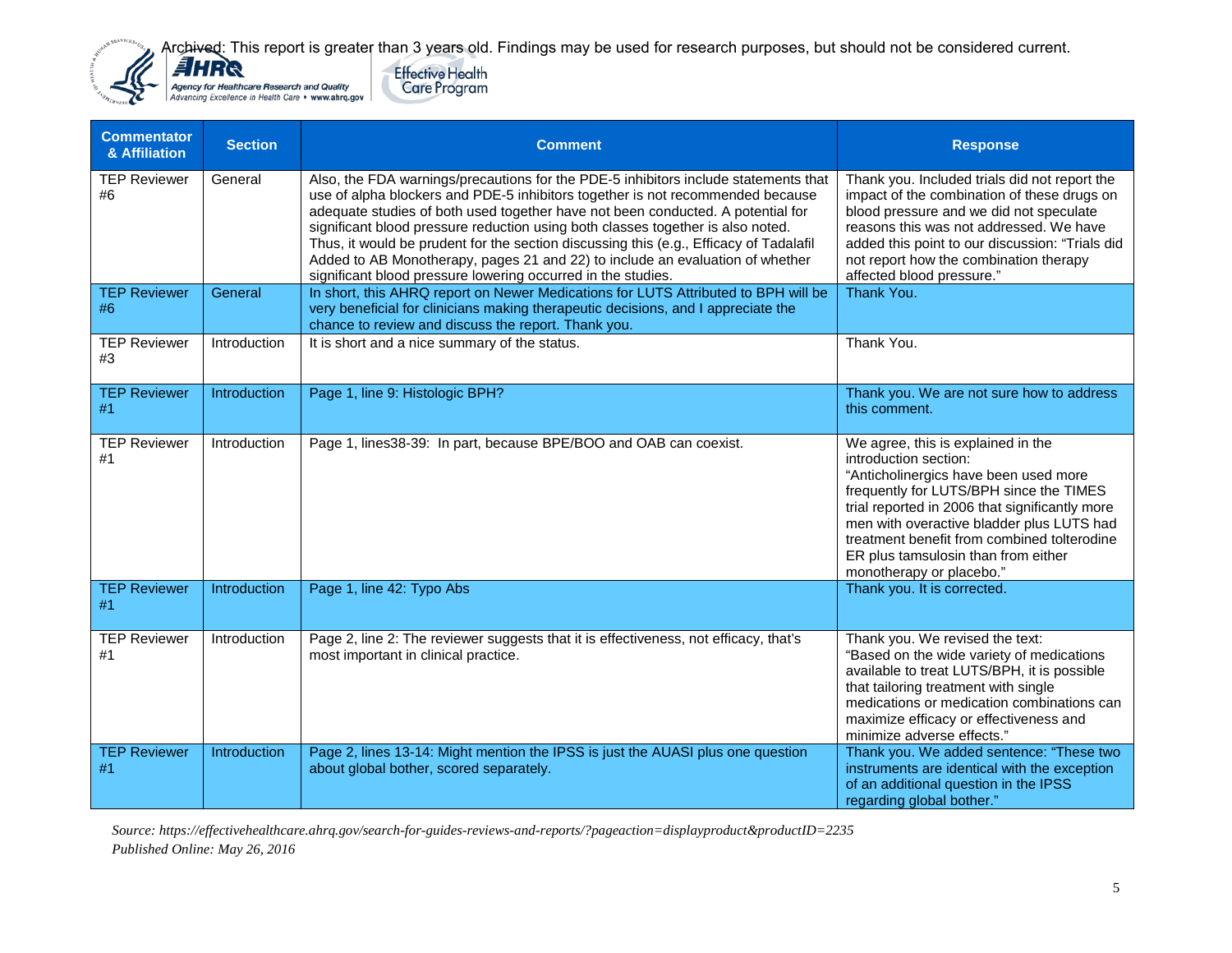



| <b>Commentator</b><br>& Affiliation         | <b>Section</b> | <b>Comment</b>                                                                                          | <b>Response</b>                                                                                                                                                                                                                                                                                                                                                                                                                                                                                                                                                                                                                                                  |
|---------------------------------------------|----------------|---------------------------------------------------------------------------------------------------------|------------------------------------------------------------------------------------------------------------------------------------------------------------------------------------------------------------------------------------------------------------------------------------------------------------------------------------------------------------------------------------------------------------------------------------------------------------------------------------------------------------------------------------------------------------------------------------------------------------------------------------------------------------------|
| <b>TEP Reviewer</b><br>#4TEP<br>Reviewer #4 | Introduction   | Well organized, concise, informative.                                                                   | Thank You.                                                                                                                                                                                                                                                                                                                                                                                                                                                                                                                                                                                                                                                       |
| <b>TEP Reviewer</b><br>#2                   | Introduction   | No comments.                                                                                            | Thank You.                                                                                                                                                                                                                                                                                                                                                                                                                                                                                                                                                                                                                                                       |
| Peer Reviewer<br>#1                         | Introduction   | The introduction is an outstanding overview of the clinical questions to be<br>addressed by the review. | Thank You.                                                                                                                                                                                                                                                                                                                                                                                                                                                                                                                                                                                                                                                       |
| <b>TEP Reviewer</b><br>#5                   | Introduction   | Adequate review                                                                                         | Thank You.                                                                                                                                                                                                                                                                                                                                                                                                                                                                                                                                                                                                                                                       |
| Peer Reviewer<br>#2                         | Introduction   | Good review of the clinical problem. Clear statement of need for the review.                            | Thank You.                                                                                                                                                                                                                                                                                                                                                                                                                                                                                                                                                                                                                                                       |
| <b>Peer Reviewer</b><br>#2                  | Introduction   | Might have referenced existing Clinical Guidelines for treatment of LUTS/BPH                            | It is unclear which guidelines the reviewer is<br>referring to. We cited the AUA guideline on<br>the management of LUTS secondary to BPH<br>several times. These were references #1<br>and #6 in the report.<br>McVary KT, Roehrborn CG, Avins AL,<br>$\mathbf{1}$ .<br>et al. Update on AUA guideline on the<br>management of benign prostatic<br>hyperplasia. J Urol 2011<br>May; 185(5): 1793-803. PMID:<br>2011194442.<br>McVary K, Roehrborn C, Avins A.<br>6.<br>American Urological Association<br>Guideline: Management of Benign<br>Prostatic Hyperplasia (BPH) Revised,<br>2010. American Urological Association<br>Education and Research: Inc; 2010. |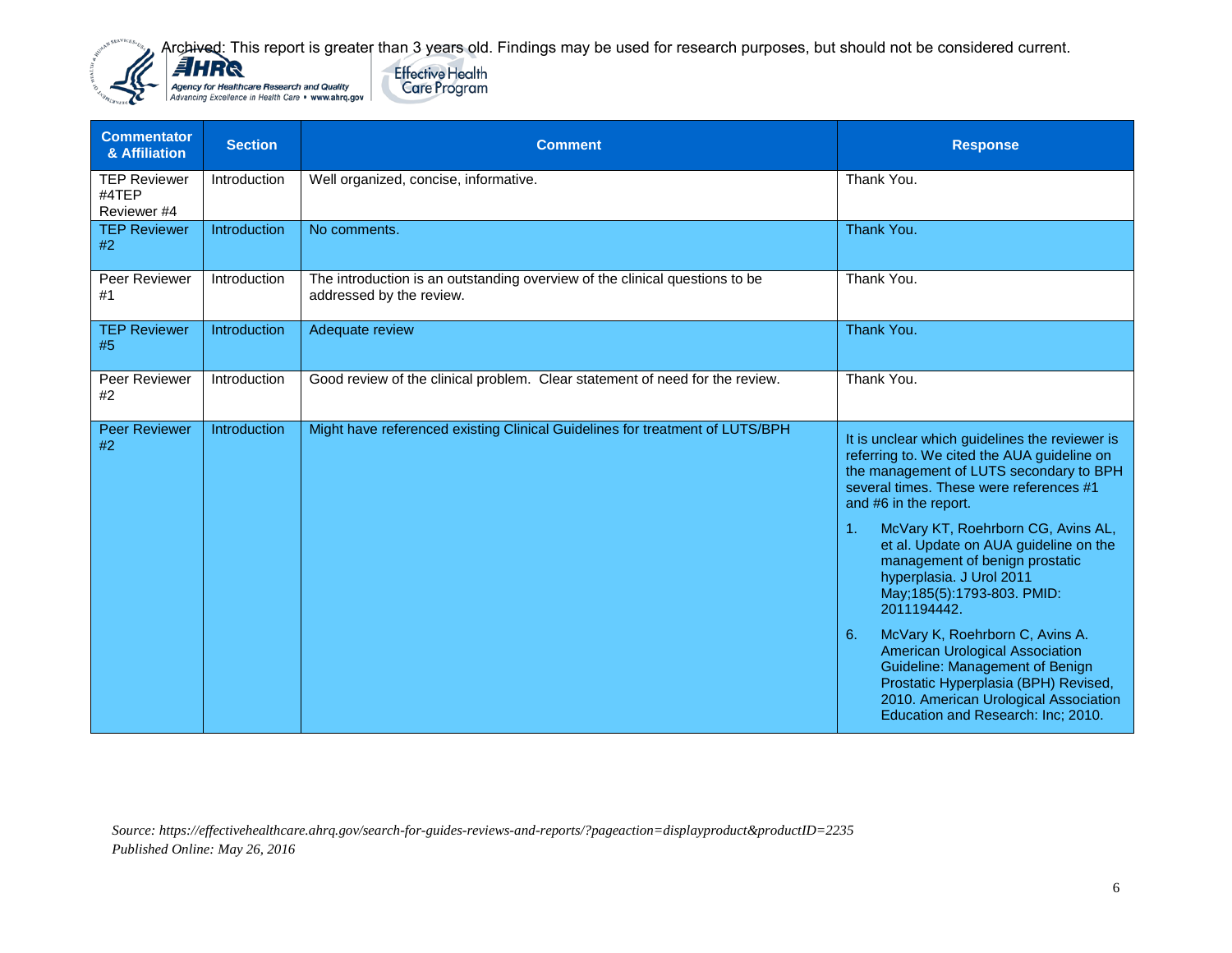



| <b>Commentator</b><br>& Affiliation | <b>Section</b> | <b>Comment</b>                                                                                                                                                                                                                                                                                                                                                                                                                                                                                                                                                                                                                                                                                                                                                                                                                                                                                  | <b>Response</b>                                                                                                                                                                                                                                                                                                                                                                                                       |
|-------------------------------------|----------------|-------------------------------------------------------------------------------------------------------------------------------------------------------------------------------------------------------------------------------------------------------------------------------------------------------------------------------------------------------------------------------------------------------------------------------------------------------------------------------------------------------------------------------------------------------------------------------------------------------------------------------------------------------------------------------------------------------------------------------------------------------------------------------------------------------------------------------------------------------------------------------------------------|-----------------------------------------------------------------------------------------------------------------------------------------------------------------------------------------------------------------------------------------------------------------------------------------------------------------------------------------------------------------------------------------------------------------------|
| Peer Reviewer<br>#3                 | Introduction   | -p8, lines 9-10. The statement that 1/2 of men with BPH develop BPE (and among<br>these, about half develop BOO) may be true. But this implies that patients with BPH<br>(but not true prostatic enlargement) don't develop BOO (this is not true). This<br>should be clarified. Prostate size has not been shown to correlate well with BPH-<br>related LUTS (small prostates with BPH can cause LUTS, in those patients, the<br>urethral channel is smaller, not the entire gland- but still termed BPH). Would favor<br>removing the "prostatic enlargement piece" altogether- or at least not ordering in a<br>way that suggests you need enlargement to have LUTS/BOO.                                                                                                                                                                                                                     | Thank you. We agree with this comment.<br>Introduction section states that LUTS can<br>result from BPH due to BOO or changes in<br>smooth muscle tone:<br>"BOO and/or changes in smooth muscle<br>tone and resistance that can accompany<br>BPH often result in lower urinary tract<br>symptoms (LUTS)."<br>We respectfully disagree that our<br>introduction implies the necessity of enlarged<br>prostate for LUTS. |
| <b>Peer Reviewer</b><br>#3          | Introduction   | -p8, lines26-27. For the statement that treatment decisions can be based on sx and<br>no uroflowmetry and PVR-could also reference the AUA guidelines here                                                                                                                                                                                                                                                                                                                                                                                                                                                                                                                                                                                                                                                                                                                                      | Thank you. We added AUA guideline<br>reference.                                                                                                                                                                                                                                                                                                                                                                       |
| Peer Reviewer<br>#3                 | Introduction   | p9, lines 16-17- first sentence is missing reference                                                                                                                                                                                                                                                                                                                                                                                                                                                                                                                                                                                                                                                                                                                                                                                                                                            | Reference added.                                                                                                                                                                                                                                                                                                                                                                                                      |
| <b>Peer Reviewer</b><br>#3          | Introduction   | Table 1 – oxybutynin is bolded as if it is a new medication- I assume that the patch<br>is intended (by writing oxytrol)- but there is oral oxybutynin that is often used (both<br>IR and ER)- that should be added (as older medication, below the newer ones)-I<br>would add these because you include other older meds (like finasteride, terazosin,<br>etc)- but don't include older anticholinergics for some reason. Also, Detrol is not a<br>new medication within 10 years (unless I'm missing something-I think it was on<br>the market in 2001)- so also should not be bolded. The others should also be<br>rechecked regarding whether or not they are considered new meds. Also, in the<br>footnote on the table, Bolded medications "are the medications that are the focus of<br>this review" whereas on the top, bolded indicates newer medication. Are these the<br>same thing? | Newer medications refers to both newly FDA<br>approved medications and off-label<br>medications newly used to treat BPH. Many<br>of the later have been approved and used for<br>other indications for several years. We<br>revised the sentence to clarify:<br>"Recently, newer drugs and drug in other<br>classes approved for other indications (off<br>label use) have shown promise in treating<br>LUTS/BPH."    |
| Peer Reviewer<br>#3                 | Introduction   | -overall, the introduction is written in a very disjointed way. Topic sentences that<br>naturally lead from one paragraph are needed to better link paragraphs and help<br>the reader navigate through the section.                                                                                                                                                                                                                                                                                                                                                                                                                                                                                                                                                                                                                                                                             | Thank you. We elaborated in some cases to<br>enhance the transition and improve<br>readability.                                                                                                                                                                                                                                                                                                                       |
| <b>TEP Reviewer</b><br>#3           | <b>Methods</b> | Inclusion and exclusion criteria are well defined and justifiable. Search strategies<br>are logical. Outcome measures are standard and classically used criteria and<br>acceptable. The statistical methods used are also appropriate.                                                                                                                                                                                                                                                                                                                                                                                                                                                                                                                                                                                                                                                          | Thank You.                                                                                                                                                                                                                                                                                                                                                                                                            |
| <b>TEP Reviewer</b><br>#1           | <b>Methods</b> | Page 4: Again, would mention the search cut-off date in the Methods section.                                                                                                                                                                                                                                                                                                                                                                                                                                                                                                                                                                                                                                                                                                                                                                                                                    | We added search cutoff date to methods<br>section.                                                                                                                                                                                                                                                                                                                                                                    |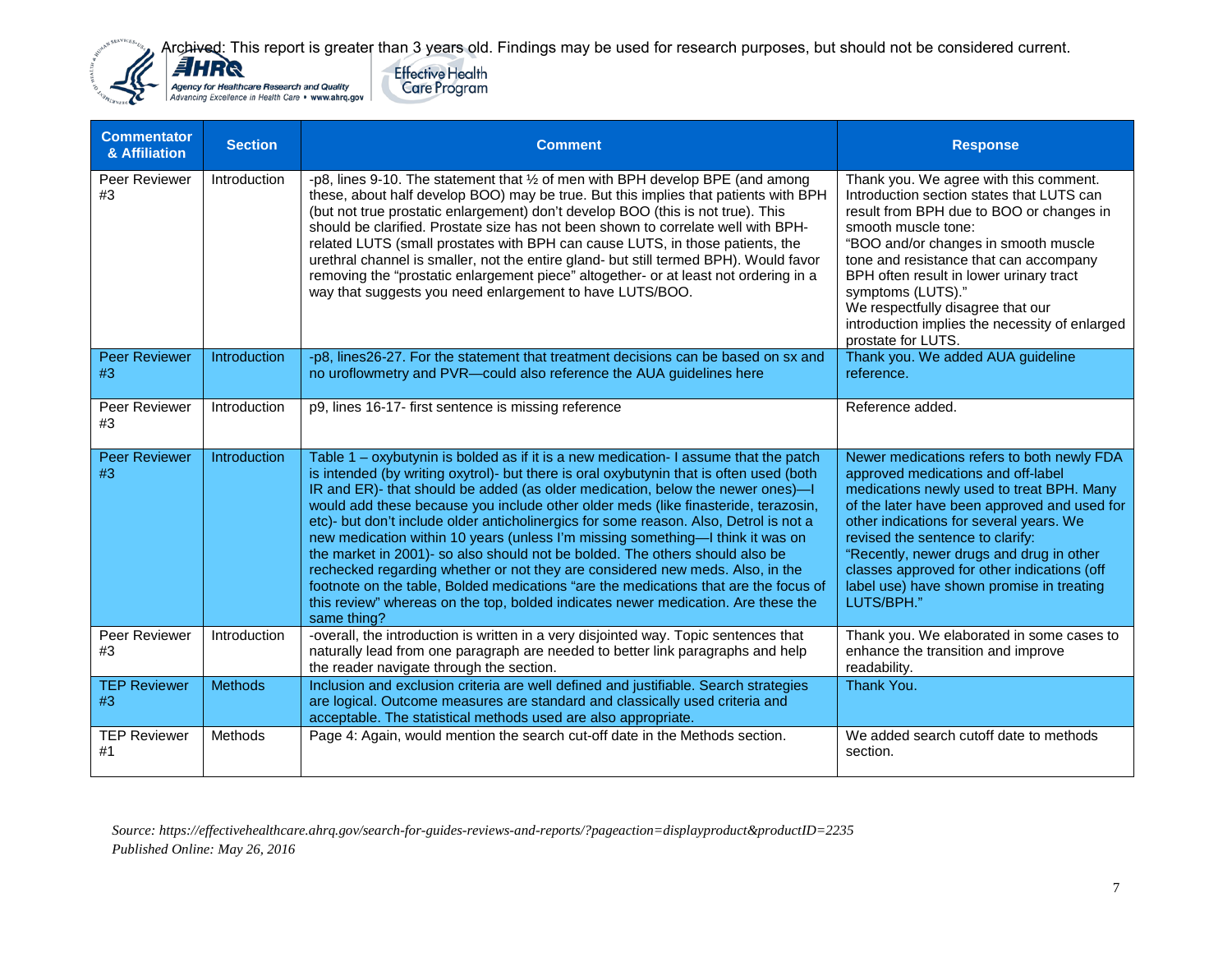



| <b>Commentator</b><br>& Affiliation | <b>Section</b> | <b>Comment</b>                                                                                                                                                                                                                                                                     | <b>Response</b>                                                                                                                                                                                                                                                                                                                                                                                                                                                  |
|-------------------------------------|----------------|------------------------------------------------------------------------------------------------------------------------------------------------------------------------------------------------------------------------------------------------------------------------------------|------------------------------------------------------------------------------------------------------------------------------------------------------------------------------------------------------------------------------------------------------------------------------------------------------------------------------------------------------------------------------------------------------------------------------------------------------------------|
| <b>TEP Reviewer</b><br>#1           | <b>Methods</b> | Page 5, lines 16-33. Very clear description of the different SoE definitions. The<br>reviewer really likes the provision of the rationale for the SoE assessments in the<br>subsequent data tables.                                                                                | Thank You.                                                                                                                                                                                                                                                                                                                                                                                                                                                       |
| <b>TEP Reviewer</b><br>#4           | Methods        | Inclusion and exclusion criteria are justifiable, though I could not tell whether there<br>was a minimum RCT study duration inclusion criterion--the structured abstract<br>mentions only that no trials exceeded 3 months.                                                        | Thank you. We clarified the sentence in the<br>methods section: "Inclusion criteria did not<br>restrict trials by minimal sample size or<br>minimum study duration."                                                                                                                                                                                                                                                                                             |
| <b>TEP Reviewer</b><br>#4           | <b>Methods</b> | The criterion for eligible long-term studies of adverse events (> 1 year) appears only<br>in the structured abstract--should also be in the methods.                                                                                                                               | Thank you. We added definition of long term<br>to methods section:<br>"We additionally searched for large (n≥100),<br>longer-term $( \geq 1$ year duration) observational<br>studies to assess long-term or rare treatment<br>associated harms."                                                                                                                                                                                                                 |
| <b>TEP Reviewer</b><br>#4           | Methods        | Similarly, the methods should indicate whether there was a minimal sample size<br>criterion for the RCT; the methods indicate a requirement for > 100 subjects in the<br>long-term studies.                                                                                        | Thank you. We added a sentence to<br>methods section: "Inclusion criteria did not<br>restrict trials by minimal sample size or<br>minimum study duration."                                                                                                                                                                                                                                                                                                       |
| <b>TEP Reviewer</b><br>#4           | <b>Methods</b> | Diagnostic criteria and statistical methods are appropriate, emphasizing<br>assessments of MDD and MID is a helpful approach. However, while I assumed<br>that the "threshold relevant to assessing effectiveness" could be interpreted as the<br>MDD, this wasn't clearly stated. | Thank you. We edited the methods section<br>to clarify use and interpretation of clinical<br>significance.                                                                                                                                                                                                                                                                                                                                                       |
| <b>TEP Reviewer</b><br>#2           | Methods        | Did the authors consider scientific meeting abstracts as a source of fugitive<br>literature?                                                                                                                                                                                       | Only published trials were considered for<br>inclusion in our review. Meeting abstracts<br>typically do not provide sufficient information<br>to conduct risk of bias assessments and or<br>sufficient details for extraction. We did<br>search clinicaltrials.gov and compare<br>registered trials to published trials to assess<br>publication bias. This is mentioned in the<br>footnotes of the strength of evidence<br>assessment tables in the appendices. |
| <b>TEP Reviewer</b><br>#2           | <b>Methods</b> | The authors are clear on their assessment of bias risk for experimental studies, but<br>did not describe their methods for assessing bias in observational studies.                                                                                                                | We did not formally assess risk of bias or<br>strength of evidence on long-term<br>observational studies.                                                                                                                                                                                                                                                                                                                                                        |
| <b>TEP Reviewer</b><br>#2           | Methods        | Not everyone is familiar with AHRQ's Key Question (KQ) abbreviation. The authors<br>may want to define this upfront.                                                                                                                                                               | Thank you. We defined KQs at first<br>occurrence in the Introduction.                                                                                                                                                                                                                                                                                                                                                                                            |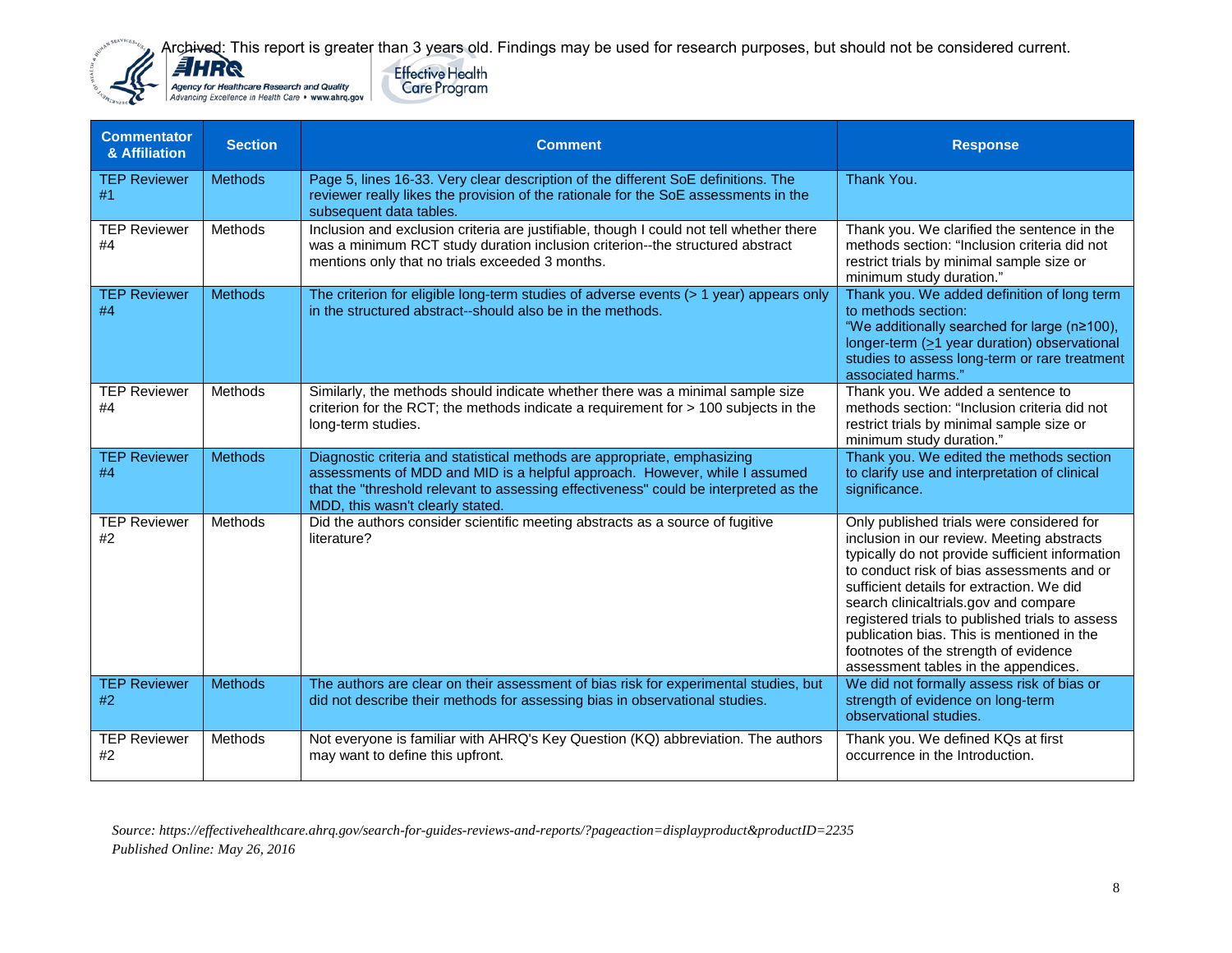

| <b>Commentator</b><br>& Affiliation | <b>Section</b> | <b>Comment</b>                                                                                                                                                                                                                                                                                                                                                                                                                                                            | <b>Response</b>                                                                                                                                                                                                                                                                                                                                                                                                                                                                                                                                                                                                                                                                  |
|-------------------------------------|----------------|---------------------------------------------------------------------------------------------------------------------------------------------------------------------------------------------------------------------------------------------------------------------------------------------------------------------------------------------------------------------------------------------------------------------------------------------------------------------------|----------------------------------------------------------------------------------------------------------------------------------------------------------------------------------------------------------------------------------------------------------------------------------------------------------------------------------------------------------------------------------------------------------------------------------------------------------------------------------------------------------------------------------------------------------------------------------------------------------------------------------------------------------------------------------|
| <b>TEP Reviewer</b><br>#2           | <b>Methods</b> | I was curious why the authors excluded nonEnglish studies.                                                                                                                                                                                                                                                                                                                                                                                                                | Non-English trials were not eligible because<br>the majority of research and the higher<br>quality research is published in English. All<br>drugs are FDA-approved and therefore likely<br>to have trials published in English.                                                                                                                                                                                                                                                                                                                                                                                                                                                  |
| Peer Reviewer<br>#1                 | Methods        | In general, methods described and used in this report are typical for systematic<br>reviews and quantitative meta-analyses of this type. The authors have applied<br>these techniques with great expertise and care. These techniques include a<br>thorough search strategy, explicitly stated inclusion and exclusion criteria, multiple<br>reviewers, carefully managed data extraction and outstanding application of modern<br>statistical methods for meta-analyses. | Thank You.                                                                                                                                                                                                                                                                                                                                                                                                                                                                                                                                                                                                                                                                       |
| <b>TEP Reviewer</b><br>#5           | <b>Methods</b> | The authors use of the the term "BPH" is evidence of a naivety. This should be<br>corrected throughout.                                                                                                                                                                                                                                                                                                                                                                   | Our review focuses on treating LUTS<br>attributable to BPH. The topic was<br>nominated to update a guideline titled "LUTS<br>secondary to BPH" and the American<br>Urological Association (AUA) used the term<br>"BPH" in that nomination. We discussed the<br>terminology extensively with experts during<br>the Topic Refinement and protocol process<br>and decided that "LUTS attributable to BPH"<br>was preferable to "secondary to" or<br>"associated with". As of October 1, 2015 the<br>AUA still uses the "benign prostatic<br>hyperplasia" terminology and "BPH"<br>abbreviation on their website. It is unclear<br>what terminology the reviewer<br>prefers/suggests |
| Peer Reviewer<br>#2                 | <b>Methods</b> | Clear tree of exclusions. The lack of definition of MID in the questionnaires is<br>clearly problematic, but the authors' strategy to estimate important clinical<br>differences makes sense.                                                                                                                                                                                                                                                                             | Thank you.                                                                                                                                                                                                                                                                                                                                                                                                                                                                                                                                                                                                                                                                       |
| <b>Peer Reviewer</b><br>#3          | <b>Methods</b> | -Inclusion & exclusion criteria are clearly stated and justifiable<br>-Search strategies were explicitly stated and logical                                                                                                                                                                                                                                                                                                                                               | Thank you.                                                                                                                                                                                                                                                                                                                                                                                                                                                                                                                                                                                                                                                                       |
| Peer Reviewer<br>#3                 | Methods        | Definition/diagnostic criteria for outcome measure were not explicitly stated in the<br>methods (but elsewhere throughout the paper)- this could be expanded upon here-<br>Table 3 does demonstrate symptom scores used- but there were other additional<br>outcomes not discussed in the methods that were also reported in the results and<br>discussion (e.g. adverse effects)                                                                                         | We did not specify specific diagnostic criteria<br>for outcomes that were diagnoses We used<br>the criteria provided by authors of the<br>primary studies                                                                                                                                                                                                                                                                                                                                                                                                                                                                                                                        |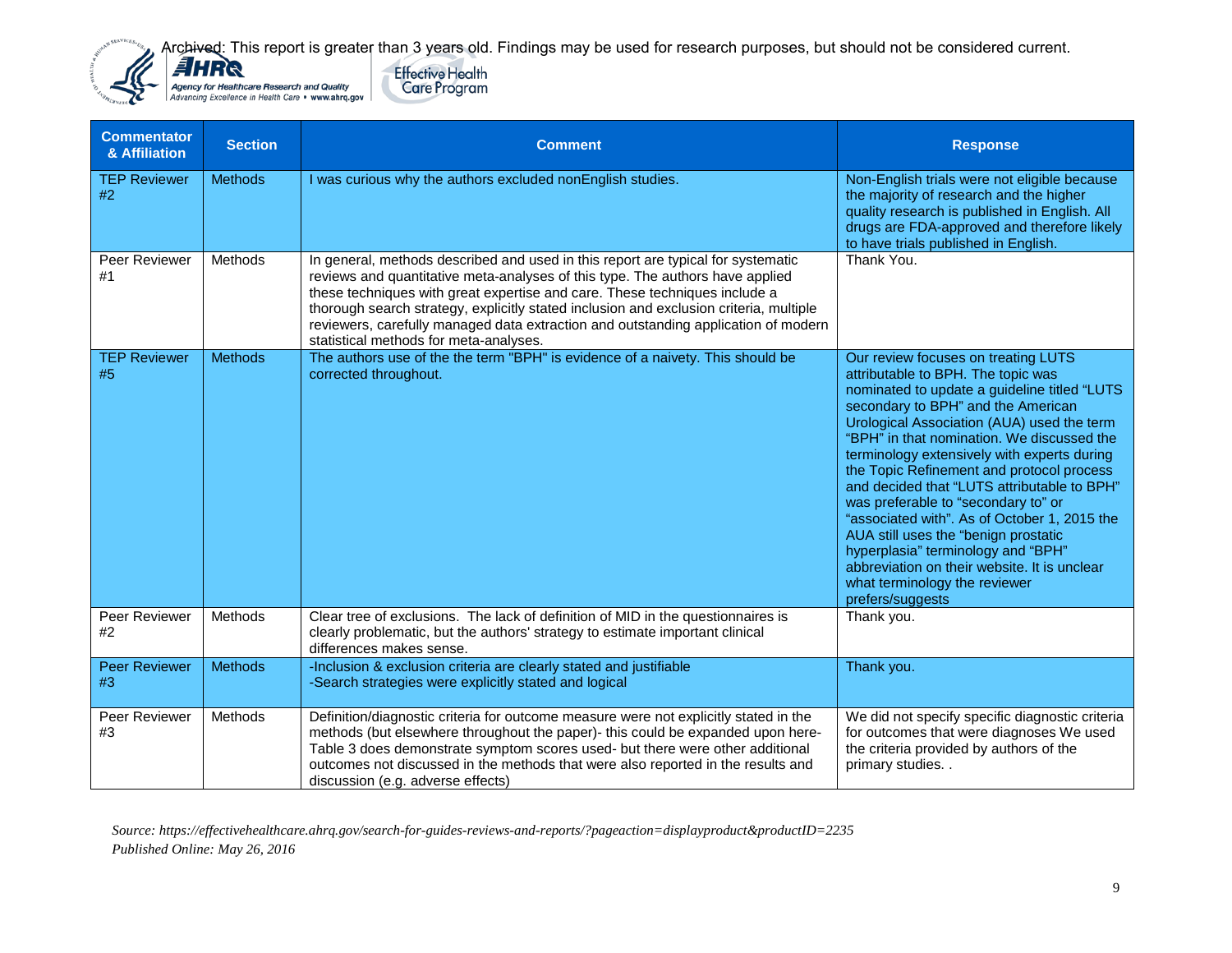



| <b>Commentator</b><br>& Affiliation | <b>Section</b> | <b>Comment</b>                                                                                                                                                                                                                                                                                                                                                                                                                                                                                | <b>Response</b>                                                                                                                                                                                                                                                                                                      |
|-------------------------------------|----------------|-----------------------------------------------------------------------------------------------------------------------------------------------------------------------------------------------------------------------------------------------------------------------------------------------------------------------------------------------------------------------------------------------------------------------------------------------------------------------------------------------|----------------------------------------------------------------------------------------------------------------------------------------------------------------------------------------------------------------------------------------------------------------------------------------------------------------------|
| <b>Peer Reviewer</b><br>#3          | <b>Methods</b> | Statistical methods were appropriate                                                                                                                                                                                                                                                                                                                                                                                                                                                          | Thank you.                                                                                                                                                                                                                                                                                                           |
| <b>TEP Reviewer</b><br>#3           | Results        | the results are clear and well presented. Figures and tables are appropriate. The<br>review is thorough.                                                                                                                                                                                                                                                                                                                                                                                      | Thank you.                                                                                                                                                                                                                                                                                                           |
| <b>TEP Reviewer</b><br>#1           | <b>Results</b> | Page 11, Table 5. Most of the trials underdosed tamsulosin. In the 2nd column,<br>could the doses of the trials for each row be included?                                                                                                                                                                                                                                                                                                                                                     | We have added the dosage to each row.                                                                                                                                                                                                                                                                                |
| <b>TEP Reviewer</b><br>#1           | <b>Results</b> | Page 11, lines 49-53: This paragraph doesn't make sense.<br>Page 12, lines 41 and 47: Typos.                                                                                                                                                                                                                                                                                                                                                                                                  | Thank you. These were corrected.                                                                                                                                                                                                                                                                                     |
| <b>TEP Reviewer</b><br>#1           | <b>Results</b> | Page 17, line 3: What about the range of tamulosin doses?                                                                                                                                                                                                                                                                                                                                                                                                                                     | Thank you. It is added.                                                                                                                                                                                                                                                                                              |
| <b>TEP Reviewer</b><br>#1           | <b>Results</b> | Page 19, line 3: The dose response looks unusual. Are the effects by dose correct?<br>If so, deserves comment.                                                                                                                                                                                                                                                                                                                                                                                | Thank you. We have added text to describe<br>the wide confidence intervals associated with<br>each dose.                                                                                                                                                                                                             |
| <b>TEP Reviewer</b><br>#1           | <b>Results</b> | Page 20, 4: Greater than MDD?                                                                                                                                                                                                                                                                                                                                                                                                                                                                 | Thank you. It is corrected.                                                                                                                                                                                                                                                                                          |
| <b>TEP Reviewer</b><br>#1           | <b>Results</b> | Page 21, 43-45: Please provide the AB doses.                                                                                                                                                                                                                                                                                                                                                                                                                                                  | Thank you. AB doses are noted in the first<br>paragraph.                                                                                                                                                                                                                                                             |
| <b>TEP Reviewer</b><br>#1           | <b>Results</b> | Page 21, line 55: greater than MDD.                                                                                                                                                                                                                                                                                                                                                                                                                                                           | Thank you, It is corrected.                                                                                                                                                                                                                                                                                          |
| <b>TEP Reviewer</b><br>#1           | Results        | Page 21/Table 11: The reviewer would like to see more descriptions of the study<br>limitations of the 4 trials of Tadalafil/AB versus AB, without having to dig through the<br>appendices. The confidence intervals don't seem that broad, and exclude no effect.<br>Why specifically is SoE low? This finding might be the one "positive" result<br>(especially with equivalent withdrawal rates) with clinical implications in the entire<br>review, so a thorough discussion is warranted. | The text describes that three of the four trials<br>were open label, meaning not blinded; this is<br>primary reason for the study limitations for<br>this comparison. Additionally, after revising<br>our analysis approach the confidence<br>intervals for the main outcome now include<br>that there is no effect. |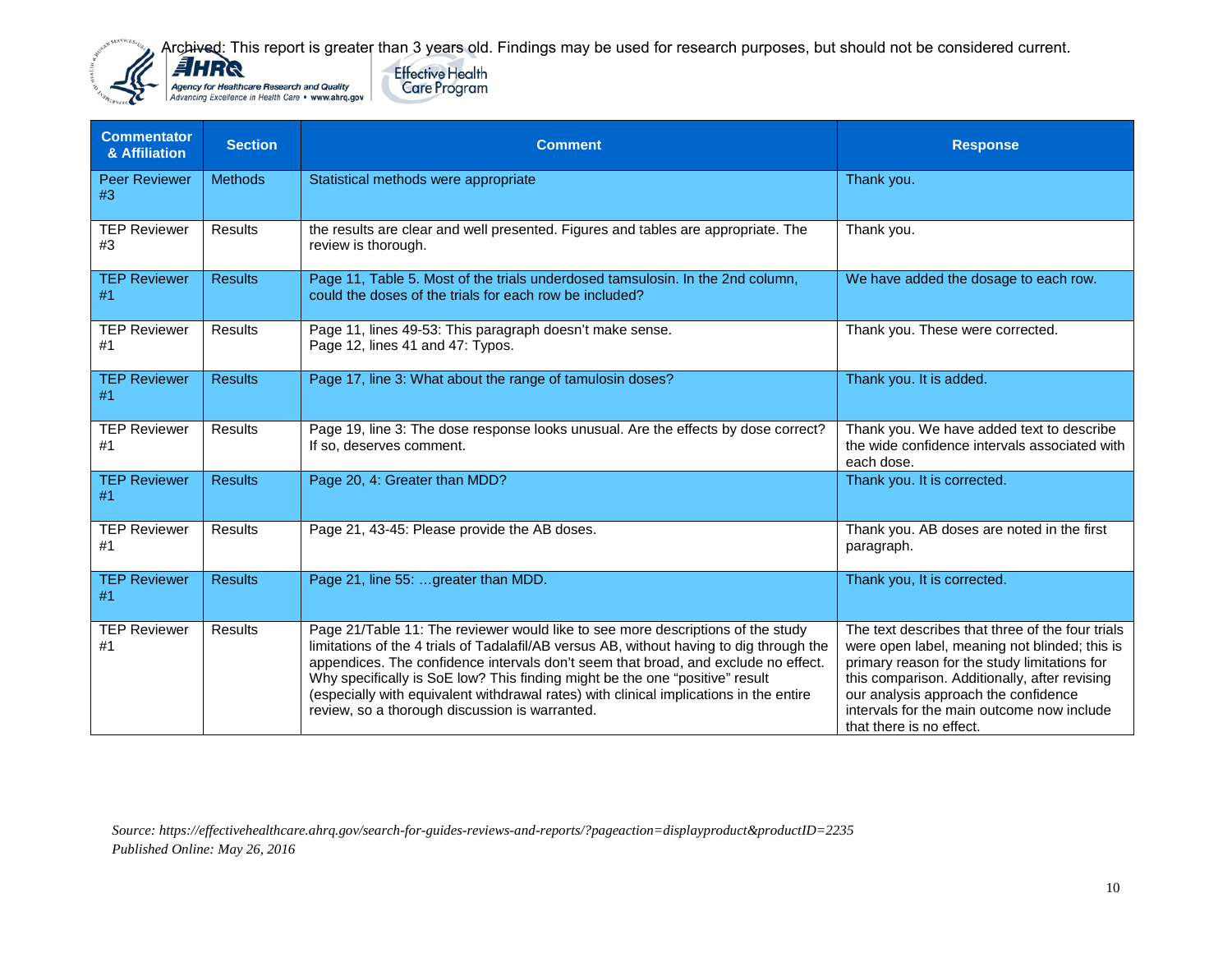**Effective Health** 

**Care Program** 



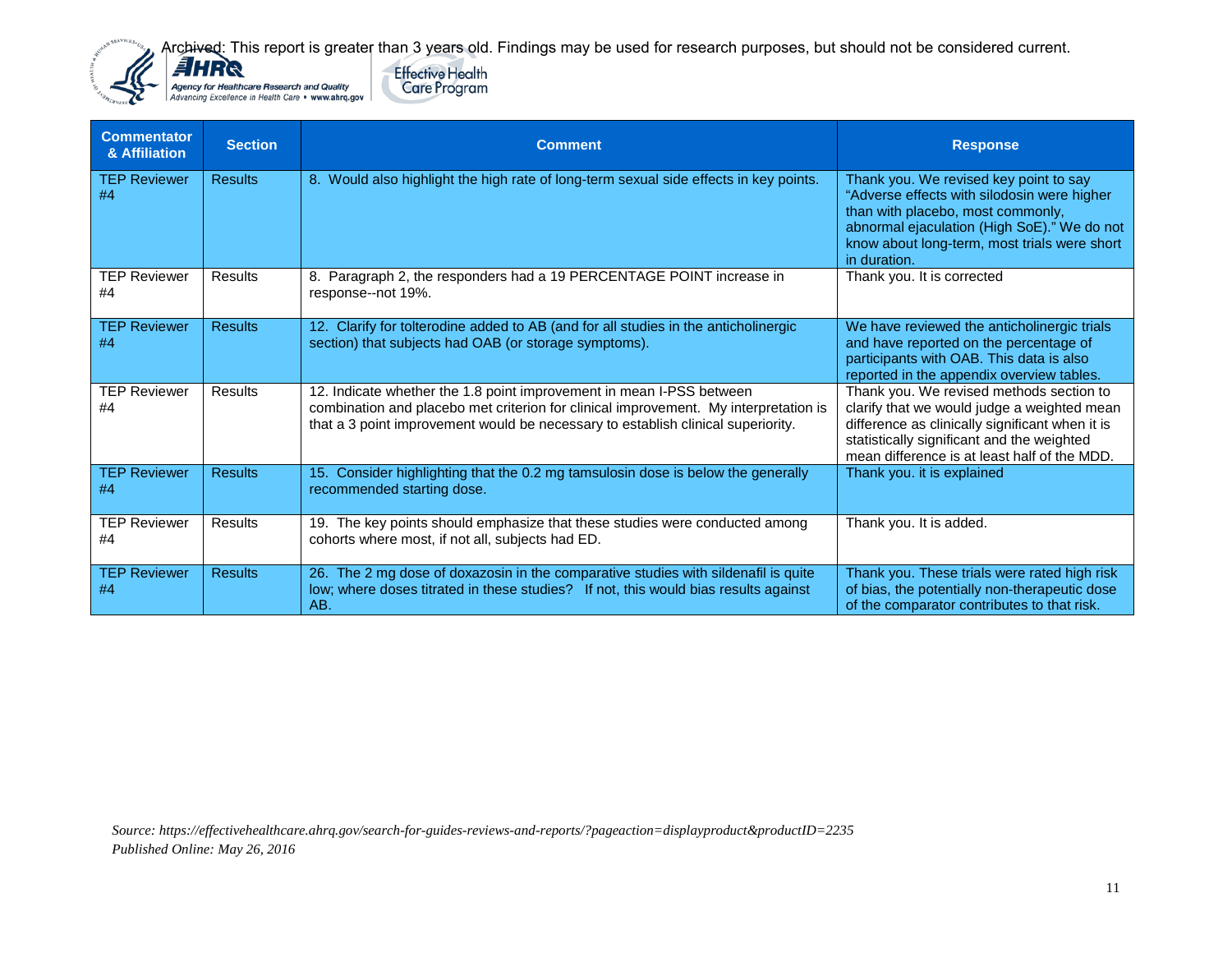



| <b>Commentator</b><br>& Affiliation | <b>Section</b> | <b>Comment</b>                                                                                                                                                                                                                                                                                                                                                                                                                                                                                                                                                                                                       | <b>Response</b>                                                                                                                                                                                                                                                                                                                                                                                                                                                                                                                                                                                                                                                                                                                                                                                                                                                                                                                                                     |
|-------------------------------------|----------------|----------------------------------------------------------------------------------------------------------------------------------------------------------------------------------------------------------------------------------------------------------------------------------------------------------------------------------------------------------------------------------------------------------------------------------------------------------------------------------------------------------------------------------------------------------------------------------------------------------------------|---------------------------------------------------------------------------------------------------------------------------------------------------------------------------------------------------------------------------------------------------------------------------------------------------------------------------------------------------------------------------------------------------------------------------------------------------------------------------------------------------------------------------------------------------------------------------------------------------------------------------------------------------------------------------------------------------------------------------------------------------------------------------------------------------------------------------------------------------------------------------------------------------------------------------------------------------------------------|
| <b>TEP Reviewer</b><br>#2           | <b>Results</b> | I was curious why the authors didn't consider breaking out storage and voiding<br>symptoms from the IPSS for their evaluation of antimuscarinic therapy. The touted<br>benefit for these medications is in the treatment of the former. Along these lines,<br>many of the antimuscarinic studies on OAB/BPH include bladder diary data. If it's<br>not too much work, the authors might consider looking at related outcomes. These<br>might be meaningful to patients and providers, too.                                                                                                                           | No, we did not break out storage and voiding<br>symptoms. We agree that antimuscarinics<br>would be more useful for storage symptoms,<br>but storage specific outcomes were beyond<br>the scope of our review as we were not<br>interested in treatments for OAB, but LUTS<br>attributed to BPH. It was important to<br>compare treatments using outcomes and<br>instruments with established validity,<br>reliability, and a demonstrated threshold<br>indicating the clinically significance of<br>treatment. We identified these outcomes and<br>thresholds a priori (responders or IPSS total<br>scores, BII) with input from our Technical<br>Expert Panel. Because sub-scale score<br>analyses were never suggested by team or<br>TEP members, we did not explore the<br>validity, reliability, sensitivity, and magnitude<br>of change associated with clinical<br>significance associated with these subscales<br>that would be necessary in that analyses. |
| <b>TEP Reviewer</b><br>#2           | <b>Results</b> | The authors make several notes of those trials that report industry sponsorship. Is<br>this a part of their bias assessment? If not, I don't see that it's necessary to make<br>these call-outs.                                                                                                                                                                                                                                                                                                                                                                                                                     | We feel into is important to note that almost<br>all of these trials received industry<br>sponsorship. While industry sponsorship is<br>not a component of risk of bias assessment<br>of the studies, disclosure information is<br>important for transparency of our report.                                                                                                                                                                                                                                                                                                                                                                                                                                                                                                                                                                                                                                                                                        |
| <b>TEP Reviewer</b><br>#2           | <b>Results</b> | I also found it confusing for the authors to say things like "Vardenafil improved<br>mean I-PSS score more than placebo  suggesting that an appreciable number will<br>benefit from vardenfail treatment (insufficient evidence." Maybe instead they could<br>say "While vardenfail use was associated with significant improvement in mean I-<br>PSS scores, because of study limitations and imprecision in measurement, it<br>remains unclear if an appreciable number of patient would benefit from treatment."<br>That seems clearer to me. There are several other instances of this throughout the<br>report. | Thank you. We agree and have amended.                                                                                                                                                                                                                                                                                                                                                                                                                                                                                                                                                                                                                                                                                                                                                                                                                                                                                                                               |
| <b>Peer Reviewer</b><br>#1          | <b>Results</b> | The authors have done a tremendous job of finding the right combination of detail<br>and clarity in the presentation of the results. In general, tables are extremely well<br>done, easy to interpret, and contain the essential information.                                                                                                                                                                                                                                                                                                                                                                        | Thank you.                                                                                                                                                                                                                                                                                                                                                                                                                                                                                                                                                                                                                                                                                                                                                                                                                                                                                                                                                          |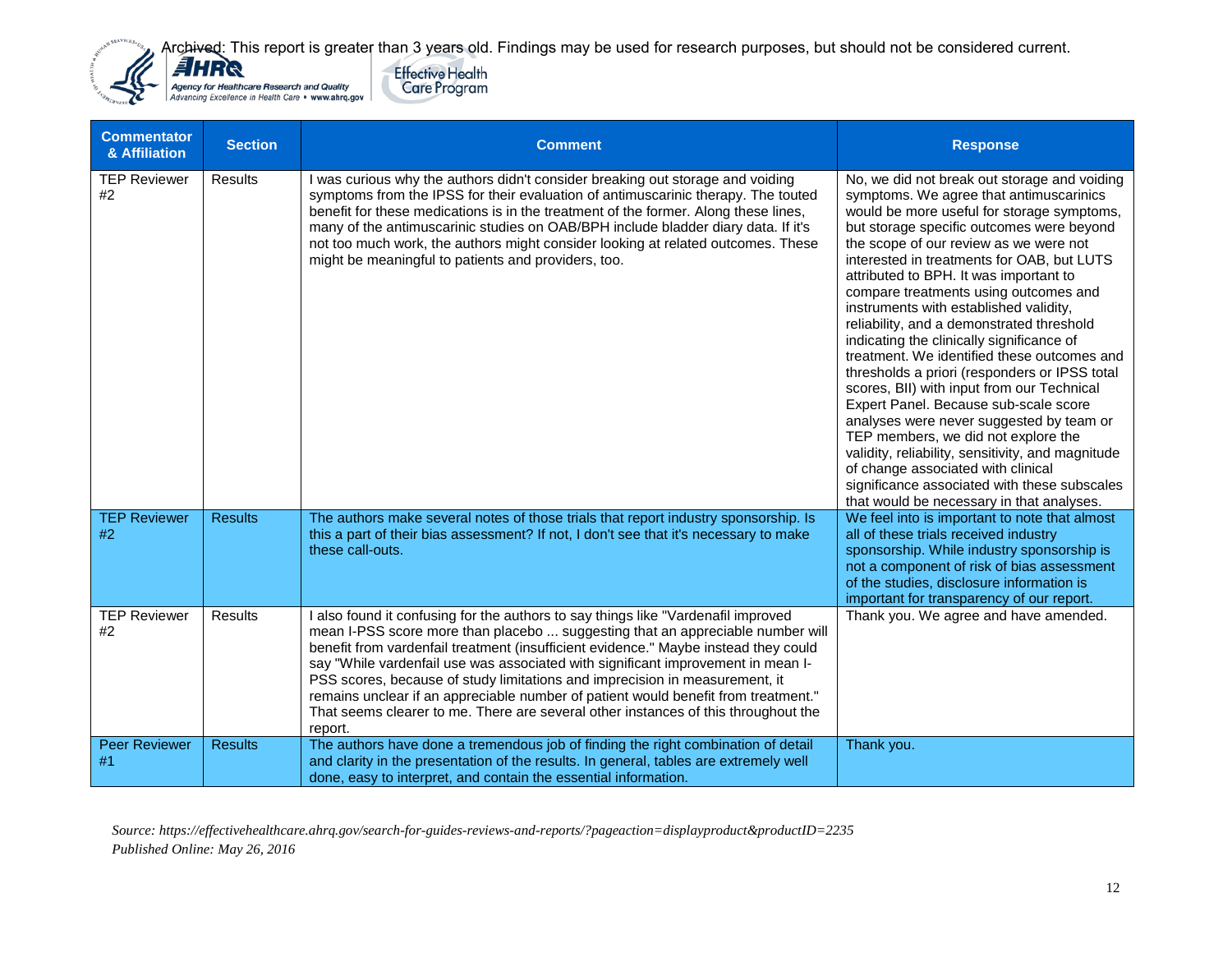

**Commentator** 



| $\alpha$ Allillation       |                |                                                                                                                                                                                                                                                                                                                                                                                                                                                                                                                                                                                                                                                                                                     |                                                                                                                                                                                                                                              |
|----------------------------|----------------|-----------------------------------------------------------------------------------------------------------------------------------------------------------------------------------------------------------------------------------------------------------------------------------------------------------------------------------------------------------------------------------------------------------------------------------------------------------------------------------------------------------------------------------------------------------------------------------------------------------------------------------------------------------------------------------------------------|----------------------------------------------------------------------------------------------------------------------------------------------------------------------------------------------------------------------------------------------|
| Peer Reviewer<br>#1        | <b>Results</b> | One minor suggestion: when comparing two active agents, tables could be made a<br>little easier to read by substituting the name of the actual intervention for the words<br>"Treatment" and "Control."                                                                                                                                                                                                                                                                                                                                                                                                                                                                                             | We agree and have amended.                                                                                                                                                                                                                   |
| <b>Peer Reviewer</b><br>#1 | <b>Results</b> | Another minor point is that it may be somewhat misleading to state that longer-term<br>observational studies show increasing rates of adverse effects (e.g., page 19, rows<br>32 and 33). This is basically a tautology: rates of adverse effects will increase with<br>increasing length of follow-up for both active agents and placebo. To state that<br>adverse event rates increase in cohort studies of an intervention implies that<br>patients can expect to experience increasing rates of treatment-related adverse<br>effects; but without a placebo comparison group, there is really no way to know<br>whether the increasing rates of adverse events are, in fact, treatment-related. | This was not a conclusion of our report;<br>longer term studies were provided for<br>descriptive purposes. We changed the<br>wording to 'adverse events' to clarify that we<br>do not know if they can be attributed to<br>treatment.        |
| Peer Reviewer<br>#1        | <b>Results</b> | Finally, I would be interested to see more data on the potential interaction between<br>PDE-5 inhibitors and alpha blockers, as many clinicians are still under the<br>impression that this combination is strongly contraindicated.                                                                                                                                                                                                                                                                                                                                                                                                                                                                | None of the PDE-5 trials addressed this<br>issue. We report adverse effects for<br>combination therapy versus monotherapy;<br>Trials did not report specific cardiovascular<br>adverse effects                                               |
| <b>TEP Reviewer</b><br>#5  | <b>Results</b> | Line 31-32, page 5: Comments concerning discontinuation of silodosin. It should be<br>stated that these discontinuation rates are similar amongst the entire drug class.                                                                                                                                                                                                                                                                                                                                                                                                                                                                                                                            | Thank you for the comment. We did not<br>synthesize evidence on discontinuation rates<br>across all alpha-blockers (not within the<br>scope of our Key Questions) and therefore<br>cannot generalize our findings for the entire<br>AB class |
| <b>TEP Reviewer</b><br>#5  | <b>Results</b> | Line 35-36, page 5: "Tadalafil improved LUTS more than placebo but had more<br>adverse effects." It should be stated that these side effects attributed to the active<br>drugs were predominantly improved sexual function related.                                                                                                                                                                                                                                                                                                                                                                                                                                                                 | The only adverse effects specifically<br>mentioned in our report when comparing<br>tadalafil to placebo are dyspepsia and<br>myocardial infarction; these are not<br>necessarily related to improved sexual<br>function.                     |
| <b>TEP Reviewer</b><br>#5  | <b>Results</b> | Line 12-14, page 9: "The two most widely used, validated instruments for<br>assessment of LUTS are the American Urological Association Symptom Index<br>(AUA-SI) and the International Prostate Symptom Score (I-PSS)." The authors<br>should note that these two instruments differ only by the addition of a single QoL<br>(Question #8 on the IPSS).                                                                                                                                                                                                                                                                                                                                             | Thank you. It is explained.                                                                                                                                                                                                                  |
| <b>TEP Reviewer</b><br>#5  | <b>Results</b> | Table 1, Medications used to treat LUTS attributed to BPH, Page 10:<br>"Phospodiesterase type 5 (PDE-5) inhibitors: selectively inhibits PDE5 and<br>increases cyclic guanosine monophosphate (cGMP). The smooth muscle cells of<br>the prostate, bladder and surrounding vasculature contain PDE5; inhibiting PDE5<br>and increasing cGMP levels in these tissues causes smooth muscle relaxation".<br>This putative MOA has not been validated and is likely not correct. The true MOA is<br>controversial and not established.                                                                                                                                                                   | Thank you. The table reads "Presumed to<br>selectively inhibit PDE-5"                                                                                                                                                                        |

*Source: https://effectivehealthcare.ahrq.gov/search-for-guides-reviews-and-reports/?pageaction=displayproduct&productID=2235* 

*Published Online: May 26, 2016*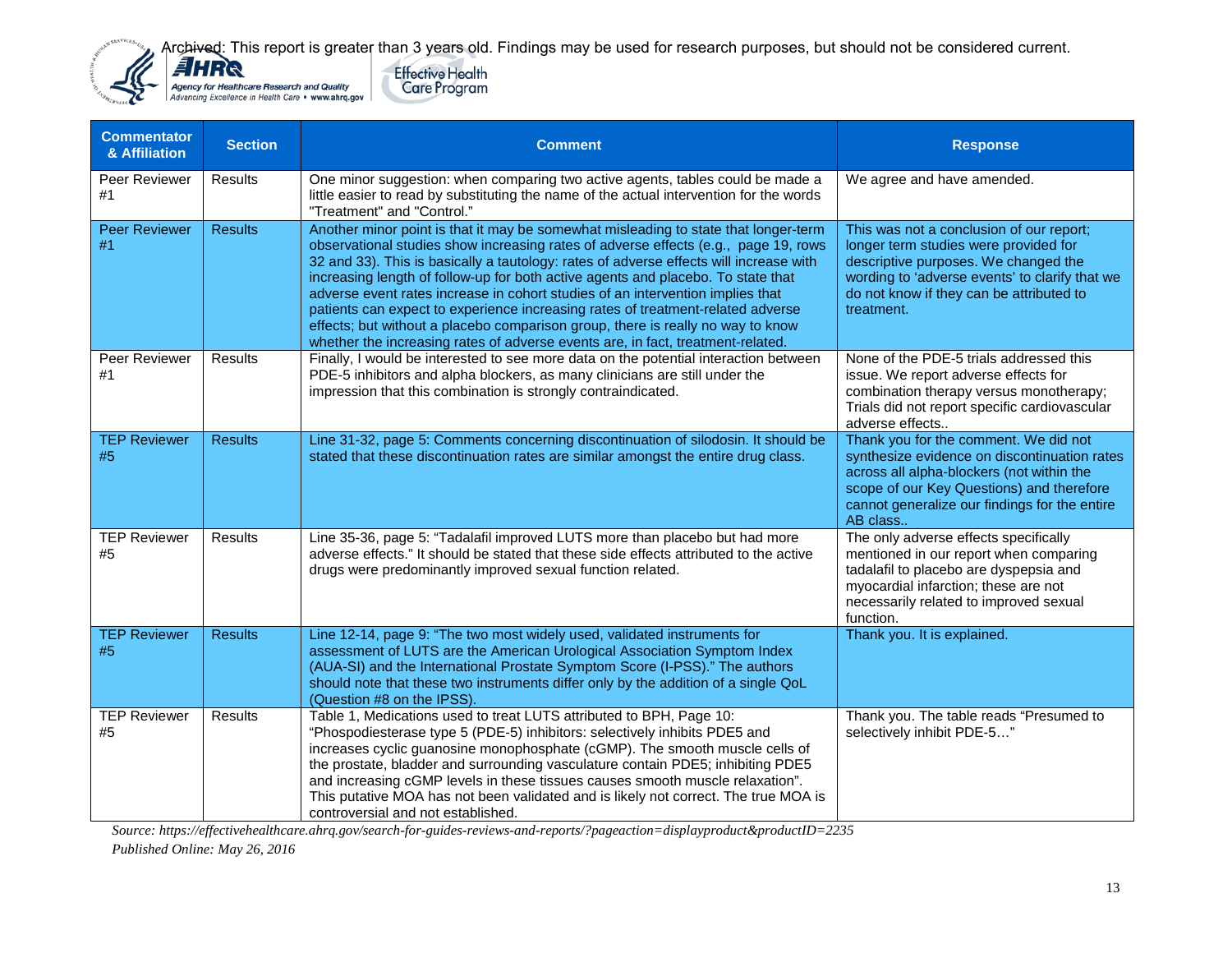



| <b>Commentator</b><br>& Affiliation | <b>Section</b> | <b>Comment</b>                                                                                                                                                                                                                                                                                                                                                                                                                                                                                                                                | <b>Response</b>                                                                                                                                                                                                                                                          |
|-------------------------------------|----------------|-----------------------------------------------------------------------------------------------------------------------------------------------------------------------------------------------------------------------------------------------------------------------------------------------------------------------------------------------------------------------------------------------------------------------------------------------------------------------------------------------------------------------------------------------|--------------------------------------------------------------------------------------------------------------------------------------------------------------------------------------------------------------------------------------------------------------------------|
| <b>TEP Reviewer</b><br>#5           | <b>Results</b> | Line 47-54, Page 17<br>This is quite liable to bias given the nature of the report and the lack of appropriate<br>baseline scores<br>Sakata et al. interviewed patients who had been taking silodosin of 6.7 months at<br>one hospital to evaluate the extent and impact of associated ejaculatory<br>dysfunction. Associated with the drug.102 Of the 91 patients prescribed silodosin,<br>42 percent considered, 95 percent experienced ejaculatory disorder. Seventy-six<br>percent of those patients were bothered by the adverse effect. | We added qualification that information on<br>longterm effects was meant for descriptive<br>purposes. No conclusions were drawn from<br>this data.                                                                                                                       |
| <b>TEP Reviewer</b><br>#5           | Results        | Line 36, Page 18<br>Anticholinergics, Supporting tables and figures relevant to anticholinergics appear<br>in Appendix E, Key Points<br>These article are using a different cohort, OAB not LUTS from BPH correct? If true<br>then this is a critical point in the response rates and should be mentioned and the<br>implications and shortcomings discussed in that light. This impacts the discussion<br>section (page 36, line 20-30)                                                                                                      | These trials enrolled men with LUTS<br>attributed to BPH and OAB. This is<br>mentioned in the text and described in detail<br>in the appendices for each study.                                                                                                          |
| <b>TEP Reviewer</b><br>#5           | <b>Results</b> | Line 49, Page 20<br>Was it really "AUR requiring catheter drainage"? That is unusual and normally is<br>just a rising PVR above some capricious value. This should be checked.<br>This same issue relates to the rest of the ACH review.                                                                                                                                                                                                                                                                                                      | We described AUR as it was described in<br>the original trial. This evidence was<br>insufficient to draw conclusions.                                                                                                                                                    |
| <b>TEP Reviewer</b><br>#5           | <b>Results</b> | Line 32, Page 26<br>PDE5i Key Points<br>Observational studies show high rates of adverse effects during longer-term<br>treatment with tadalafil.<br>These "high rates" of AE (as above) also included erection as an AE.                                                                                                                                                                                                                                                                                                                      | Results from observational studies were for<br>descriptive purposes only and should not<br>have been included as a Key Point. Key<br>points refer only to adverse effects identified<br>from RCT data; erections were not<br>considered adverse effects in those trials. |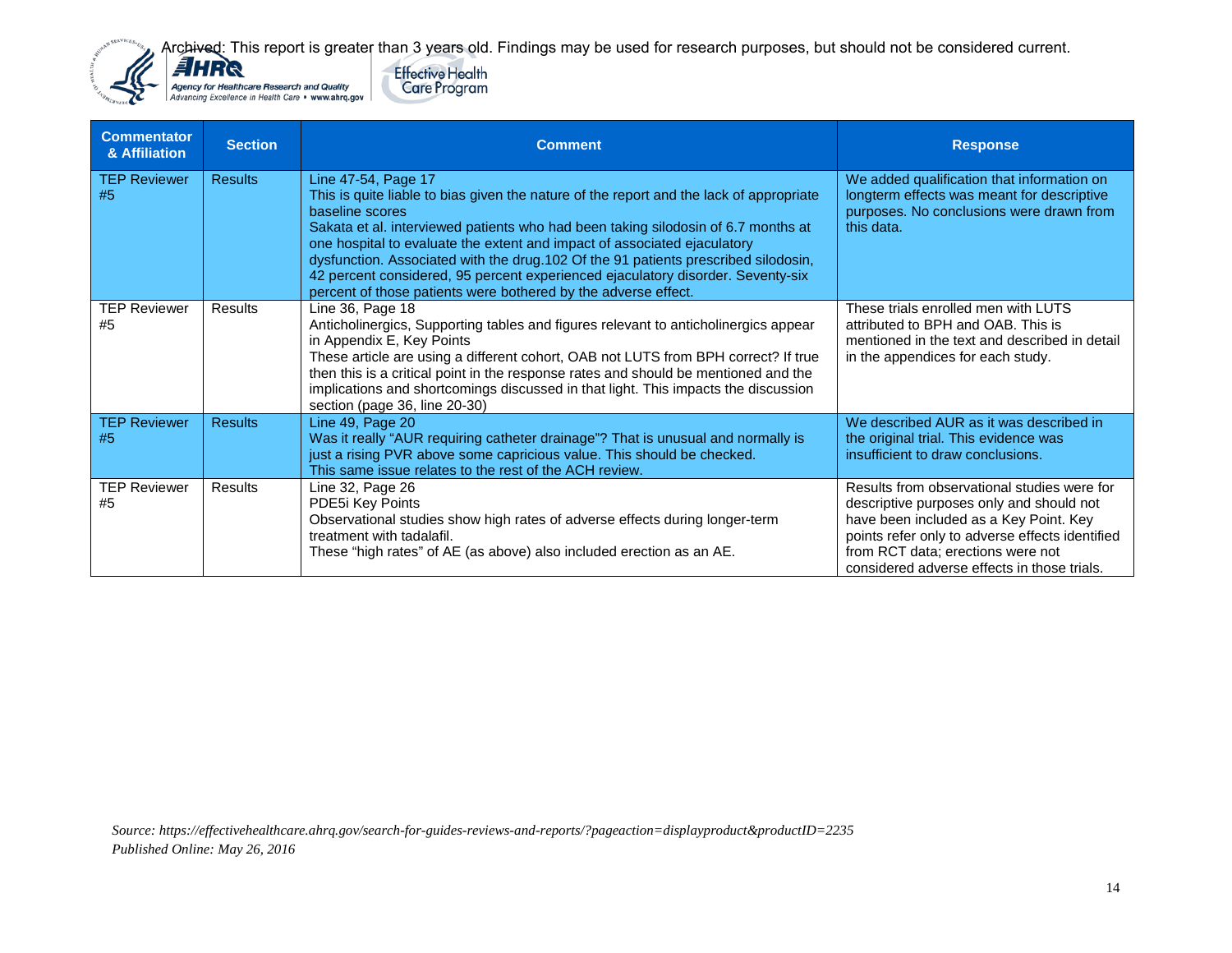



| <b>Commentator</b><br>& Affiliation        | <b>Section</b>                   | <b>Comment</b>                                                                                                                                                                                                                                                                                                                                                                                                                                                                                                                                                                                                                                                                                                                                                                                                                                                                                                                                                                                                                                                                                                                                                   | <b>Response</b>                                                                                                                                                                                                                                                                                                                                                                                                                                                                                                                                                                                                                                                                                                                                                                                          |
|--------------------------------------------|----------------------------------|------------------------------------------------------------------------------------------------------------------------------------------------------------------------------------------------------------------------------------------------------------------------------------------------------------------------------------------------------------------------------------------------------------------------------------------------------------------------------------------------------------------------------------------------------------------------------------------------------------------------------------------------------------------------------------------------------------------------------------------------------------------------------------------------------------------------------------------------------------------------------------------------------------------------------------------------------------------------------------------------------------------------------------------------------------------------------------------------------------------------------------------------------------------|----------------------------------------------------------------------------------------------------------------------------------------------------------------------------------------------------------------------------------------------------------------------------------------------------------------------------------------------------------------------------------------------------------------------------------------------------------------------------------------------------------------------------------------------------------------------------------------------------------------------------------------------------------------------------------------------------------------------------------------------------------------------------------------------------------|
| <b>TEP Reviewer</b><br>#5<br>Peer Reviewer | <b>Results</b><br><b>Results</b> | Largely well constructed and organized. The authors use of the the term "BPH" is<br>evidence of a naivety. This should be corrected throughout.<br>The tables are very clear and helpful. I like the inclusion of NNT where possible as                                                                                                                                                                                                                                                                                                                                                                                                                                                                                                                                                                                                                                                                                                                                                                                                                                                                                                                          | Our review focuses on treating LUTS<br>attributable to BPH. The topic was<br>nominated to update a guideline titled "LUTS<br>secondary to BPH" and the American<br>Urological Association used the term "BPH"<br>in that nomination. We discussed the<br>terminology extensively with experts during<br>the Topic Refinement and protocol process<br>and decided that "LUTS attributable to BPH"<br>was preferable to "secondary to" or<br>"associated with". As of October 1, 2015 the<br>AUA still uses the "benign prostatic<br>hyperplasia" terminology and "BPH"<br>abbreviation on their website. It is unclear<br>what terminology the reviewer<br>prefers/suggests and confusing why this<br>comment was made specifically with regard<br>to our methods section. No changes made.<br>Thank You. |
| #2                                         |                                  | an addition to confidence intervals. Personally, I prefer Forrest plots for quick<br>review of data congruence and significance, but moving the tables into the exec<br>summary is ok.                                                                                                                                                                                                                                                                                                                                                                                                                                                                                                                                                                                                                                                                                                                                                                                                                                                                                                                                                                           |                                                                                                                                                                                                                                                                                                                                                                                                                                                                                                                                                                                                                                                                                                                                                                                                          |
| <b>Peer Reviewer</b><br>#3                 | <b>Results</b>                   | For key points of the new alpha blocker, it may be worthwhile to mention that no<br>intermediate-term or long-term outcomes have been investigated<br>-Also, for key points- may be worth noting that demographic/clinical characteristics<br>did not impact treatment efficacy based on secondary analyses (as this was one of<br>the key questions (KQ#3)<br>-for key points under anticholinergics, would again note that secondary analyses<br>shown no differences in efficacy when evaluating demographic/clinical analyses<br>SOE). I think it is helpful to keep these in order of key questions for<br>(with<br>organization for the reader<br>-also for key points under anticholinergics, it may be worth saying something to the<br>effect that fesoterodine, oxybutynin (patch?) darifenacin, and trospium showed X for<br>efficacy but low SOE in all trials- I felt like that was missing- and had to scroll back<br>when reading. (for example, you do say "evidence was insufficient to assess<br>efficacy or adverse effects of mirabegron" so I feel that it should also be<br>mentioned for the other drugs that have the same conclusion).- | Key Points were restricted to points with<br>moderate or high strength evidence. Our<br>evidence was insufficient to assess effect<br>modification of specific demographic/clinical<br>characteristics; Insufficient evidence should<br>not be confused with no difference of effect<br>as the reviewer suggests.<br>While not key points, these issues are<br>mentioned in the discussion.<br>We did make an exception in the mirabegron<br>section because there were no comparison-<br>outcomes with sufficient evidence and the<br>insufficient evidence rose to the level of key<br>point.                                                                                                                                                                                                          |
| Peer Reviewer<br>#3                        | <b>Results</b>                   | -p. 18, line 51 under the third bullet of key points: "treatment of LUTS more than<br>(moderate SOE)" wasn't sure if a word was left off or "more than" is supposed to<br>be removed? This sentence should be clarified.                                                                                                                                                                                                                                                                                                                                                                                                                                                                                                                                                                                                                                                                                                                                                                                                                                                                                                                                         | Thank you. It is revised.                                                                                                                                                                                                                                                                                                                                                                                                                                                                                                                                                                                                                                                                                                                                                                                |

*Source: https://effectivehealthcare.ahrq.gov/search-for-guides-reviews-and-reports/?pageaction=displayproduct&productID=2235* 

*Published Online: May 26, 2016*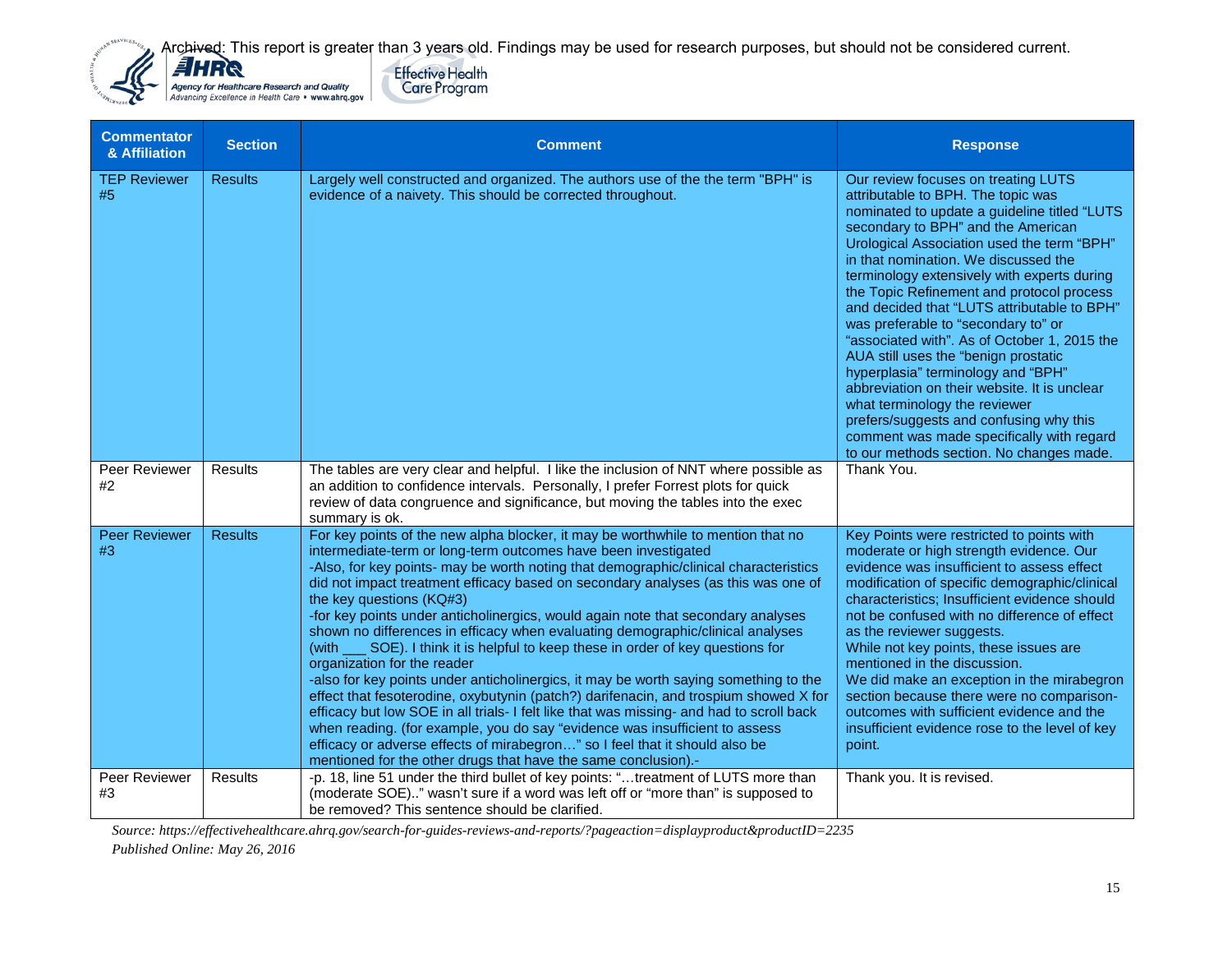



| <b>Commentator</b><br>& Affiliation | <b>Section</b>            | <b>Comment</b>                                                                                                                                                                                                                                                                                                                                                                                                                | <b>Response</b>                                                                                                                                                                                                                                         |
|-------------------------------------|---------------------------|-------------------------------------------------------------------------------------------------------------------------------------------------------------------------------------------------------------------------------------------------------------------------------------------------------------------------------------------------------------------------------------------------------------------------------|---------------------------------------------------------------------------------------------------------------------------------------------------------------------------------------------------------------------------------------------------------|
| <b>Peer Reviewer</b><br>#3          | <b>Results</b>            | -p.19, lines 38-39, add references when speaking of location of where trials were<br>performed. Also missing reference for the study not reporting industry sponsorship                                                                                                                                                                                                                                                       | Thank you. We added References                                                                                                                                                                                                                          |
| Peer Reviewer<br>#3                 | <b>Results</b>            | -p. 21, line 7- when discussing Kaplan trial, add some information on inclusion<br>criteria (nothing currently mentioned e.g. PVR<200 or predominant storage<br>$LUTS$ , or $\dots$ )                                                                                                                                                                                                                                         | We added overview tables to the appendices<br>describing enrolled subjects characteristics.                                                                                                                                                             |
| <b>Peer Reviewer</b><br>#3          | <b>Results</b>            | -p. 23, lines 38-48 (long-term adverse effects). In this study, was there a<br>percentage who stopped therapy due to adverse effects? If so, can you include this<br>piece of information also.                                                                                                                                                                                                                               | Withdrawal due to adverse effects was<br>extracted and reported from all trials<br>reporting that information.                                                                                                                                          |
| Peer Reviewer<br>#3                 | Results                   | -p. 23, line 52- regarding the two trials for fesoterodine + AB monotherapy, can you<br>include exclusion criteria (e.g. PVR<200)- or specify if this was or was not present?<br>Important to be consistent when describing these studies since including higher<br>PVRs may contribute to increased SEs (anitcholinergics predispose to higher PVRs<br>and can cause retention).                                             | We added overview tables to the appendices<br>describing enrolled subjects characteristics.                                                                                                                                                             |
| <b>Peer Reviewer</b><br>#3          | <b>Results</b>            | -p.24, line 44- many formulations of oxybutynin exist. Please specify the formulation<br>(this was ER I believe- and not IR or patch- but please confirm).                                                                                                                                                                                                                                                                    | Oxybutynin 10mg tablets is now specified in<br>the text.                                                                                                                                                                                                |
| Peer Reviewer<br>#3                 | <b>Results</b>            | Also, I am a little confused as to why this was included if you are only including<br>newer drugs in this review. In the Intro/methods, you only mention oxybutynin patch<br>(oxytrol)- which IS new- but this study you have in the results is not about the patch-<br>it is the oxybutynin ER which has been around >10 years (to my knowledge).                                                                            | We included drugs 'newly used' to treat<br>LUTS attributable to BPH. Many of these<br>have been FDA approved for other<br>indications, but only more recently been<br>tested for LUTS attributable to BPH.                                              |
| <b>Peer Reviewer</b><br>#3          | <b>Results</b>            | -p.30, lines 28-29. "Overall risk of bias was low to high for the four trials." Can you<br>include references of which was low and which was high?                                                                                                                                                                                                                                                                            | This information is in the appendices tables.                                                                                                                                                                                                           |
| Peer Reviewer<br>#3                 | Results                   | Minor:<br>-p.16, line 50: a period is between dysfunction & associated<br>-p. 20, first row of table 6, last column- "imitations" written instead of "limitations"                                                                                                                                                                                                                                                            | Thank you. We corrected them. The report<br>will undergo copy editing prior to posting.                                                                                                                                                                 |
| <b>TEP Reviewer</b><br>#3           | Discussion/<br>Conclusion | The discussion is satisfactory, Limitations are well-described.<br>To the "future research" section: I would like to see that "better LUTS measurement"<br>tools which are patient-centered be developed and included in clinical trials" added.<br>There is clear need for better measurement of patient experineces with LUTS in<br>addition to the non-urological factors and adaptive behaviors which may impact<br>them. | It is not clear from this review that the field<br>needs better measures. From the<br>perspective of systematic reviewers, a<br>commonly used instrument with an<br>established threshold indicating clinical<br>response is valued and highly unusual. |
| <b>TEP Reviewer</b><br>#1           | Discussion/<br>Conclusion | Page 29, lines 49-50. Again, include a summary of the problems with these studies<br>in the Results section.                                                                                                                                                                                                                                                                                                                  | We mentioned the lack of blinding in the<br>results section.                                                                                                                                                                                            |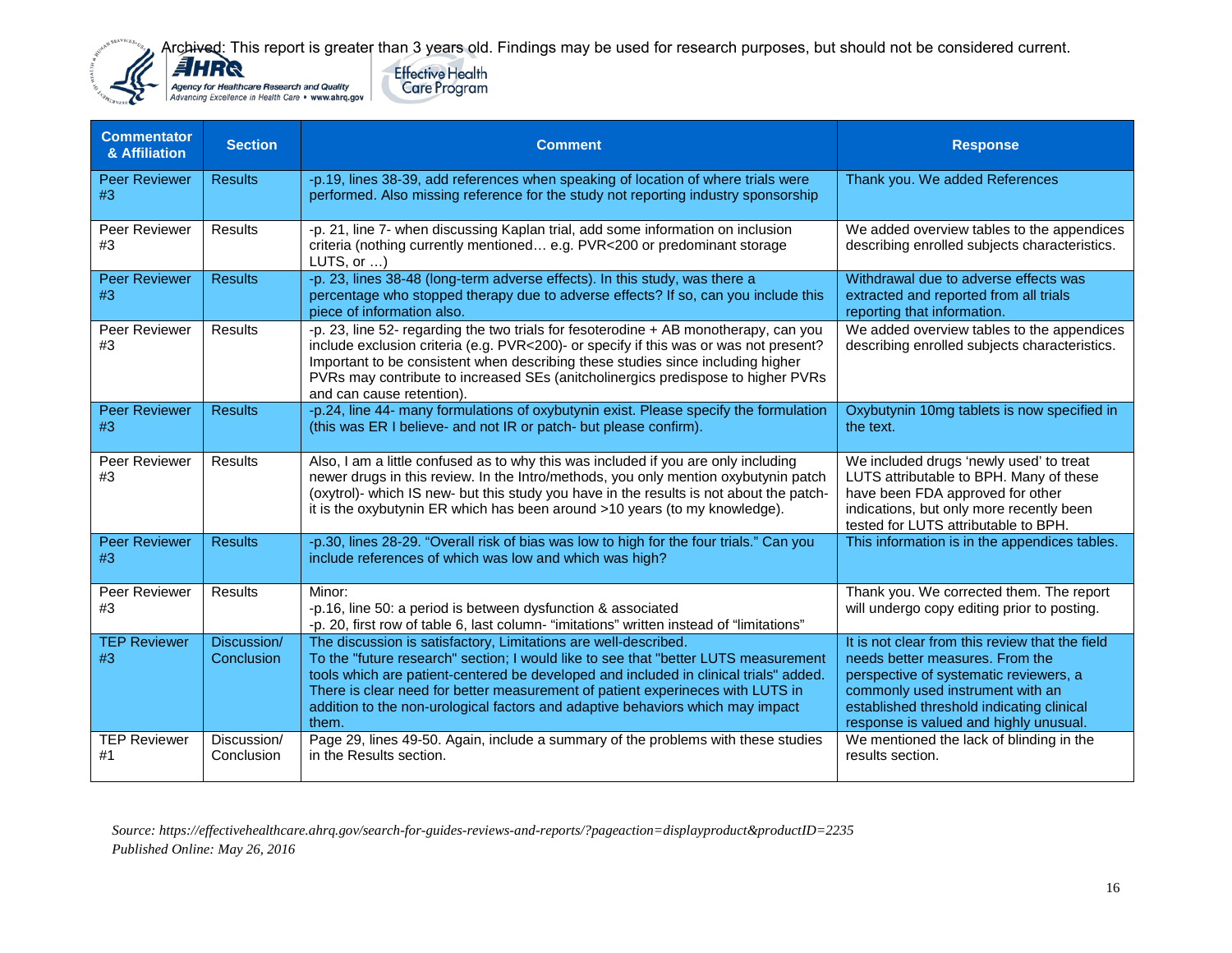**Effective Health** 

**Care Program** 



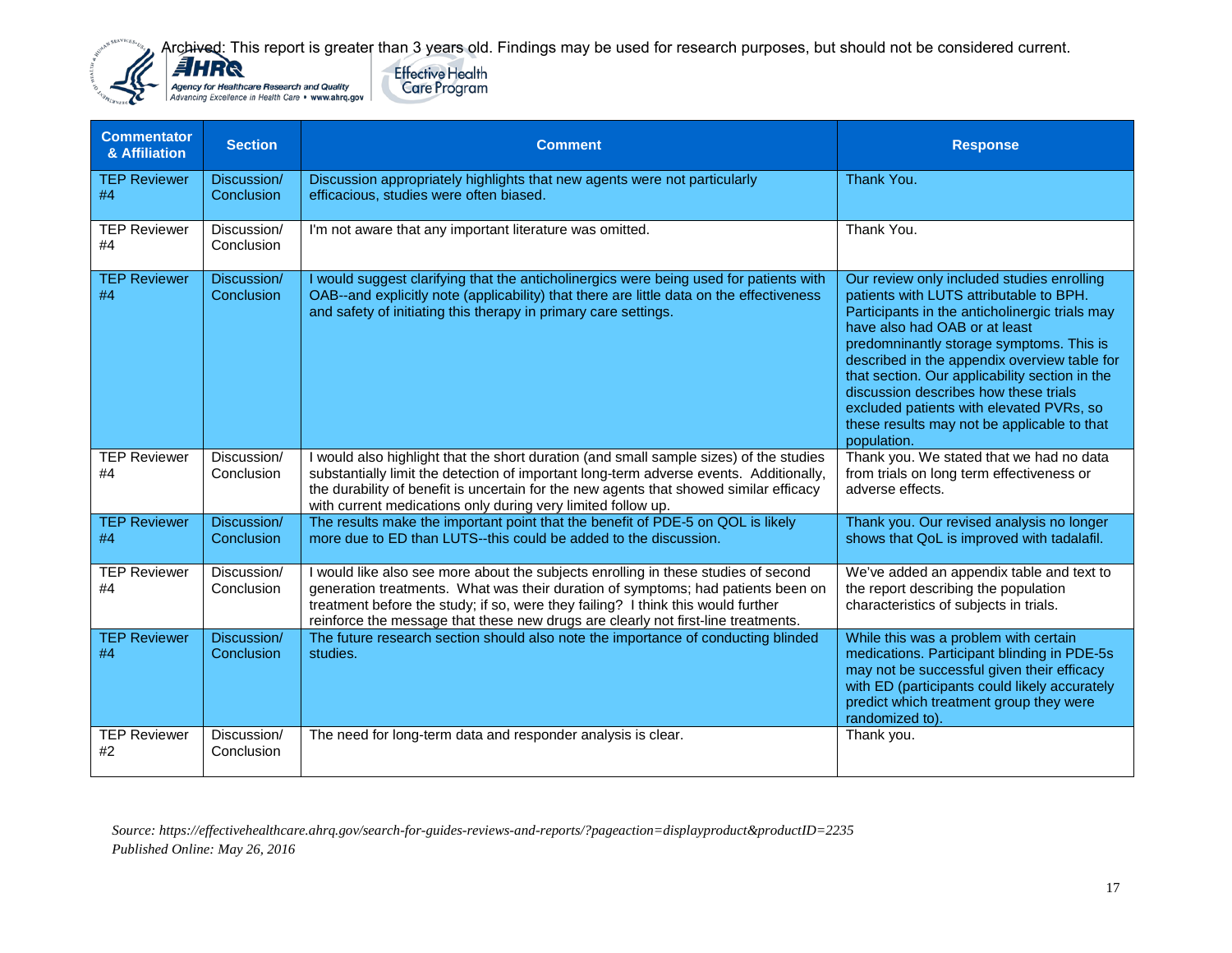**Effective Health** 

**Care Program** 



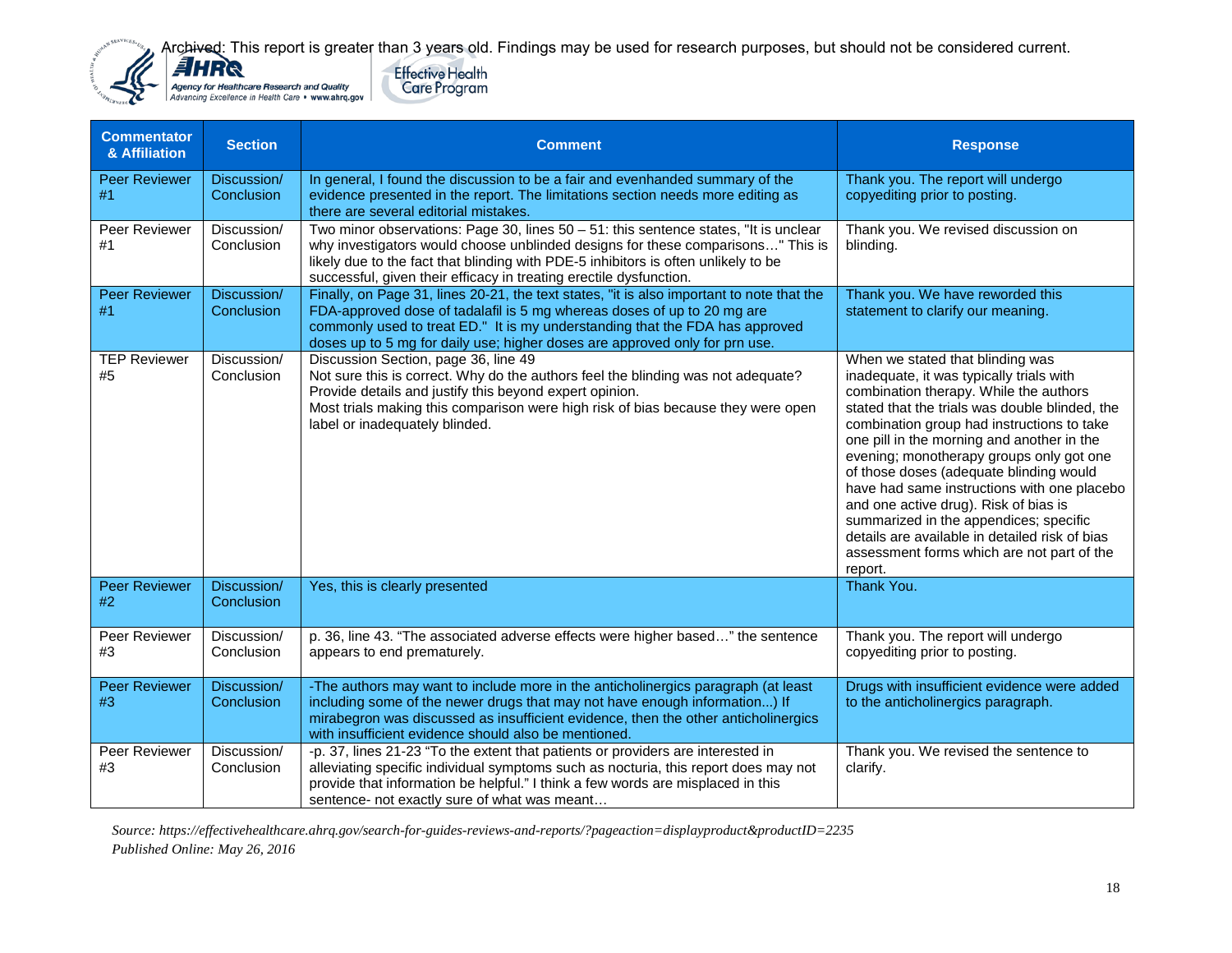**Effective Health** 

**Care Program**